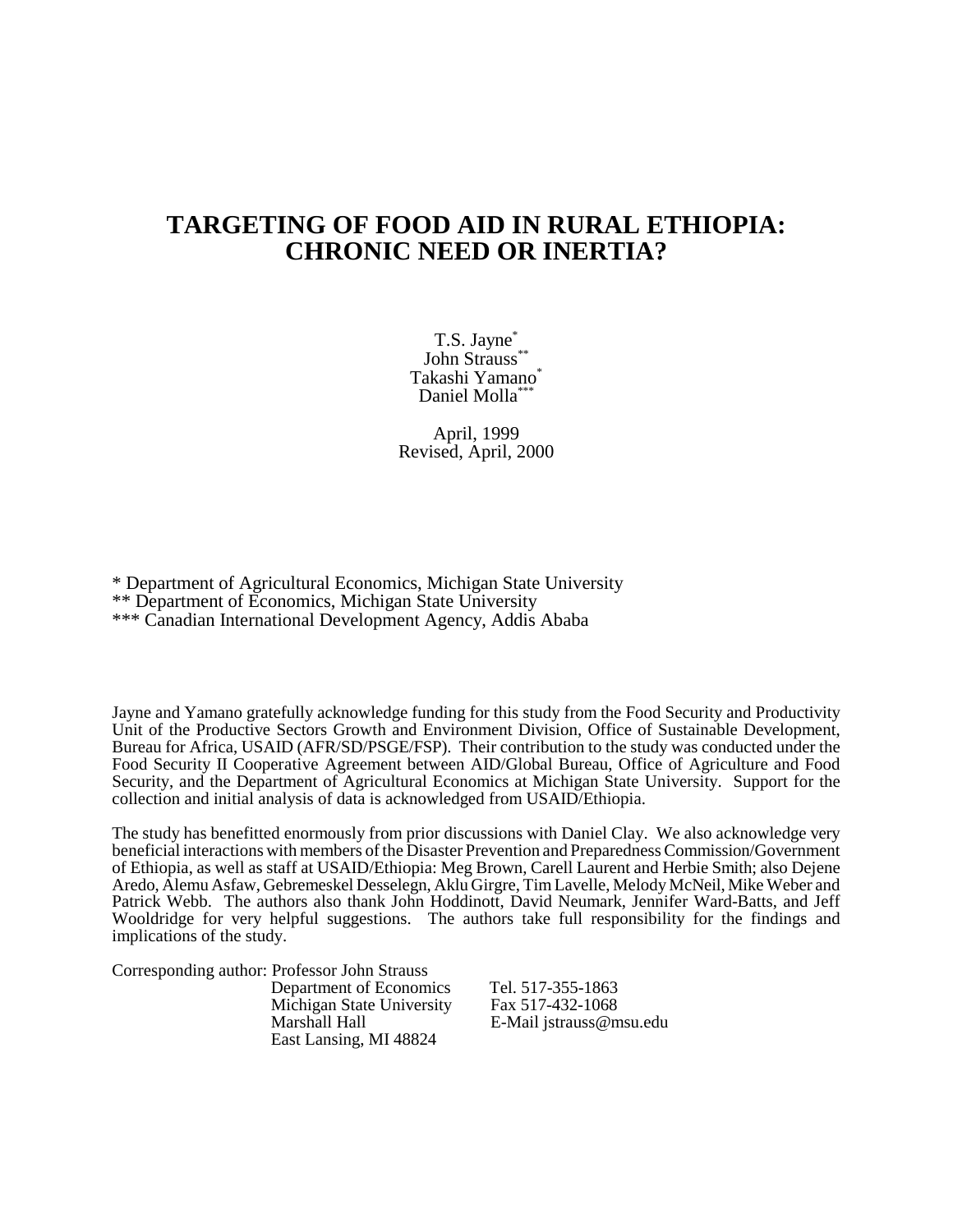## **ABSTRACT**

This paper quantifies the factors underlying the allocations of food aid by the Ethiopian government, together with local and international non-governmental organizations (NGOs), both across rural regions and to households within regions. We focus on "reduced form" specifications in which as little structure as possible is put on the decision rules, because so little is known about these rules and their implementation. Nationally representative, rural household data from Ethiopia, collected in 1996, are used. The paper determines the extent to which food aid (both free distribution and food for work) is targeted to poor households and communities. We also demonstrate that food aid allocations display a large degree of spatial continuity over time, and are concentrated in areas that, at least during the time of the survey, are not the poorest. The paper attempts to disentangle two competing explanations for the apparent spatial rigidity of food aid allocations: that the recipient areas are chronically needy, or that needs shift geographically from one year to the next, but that fixed costs in setting up operations and in the process of identifying needs lead to a degree of inertia in the location of food aid programs over time. We conclude that the evidence best fits the inertia explanation.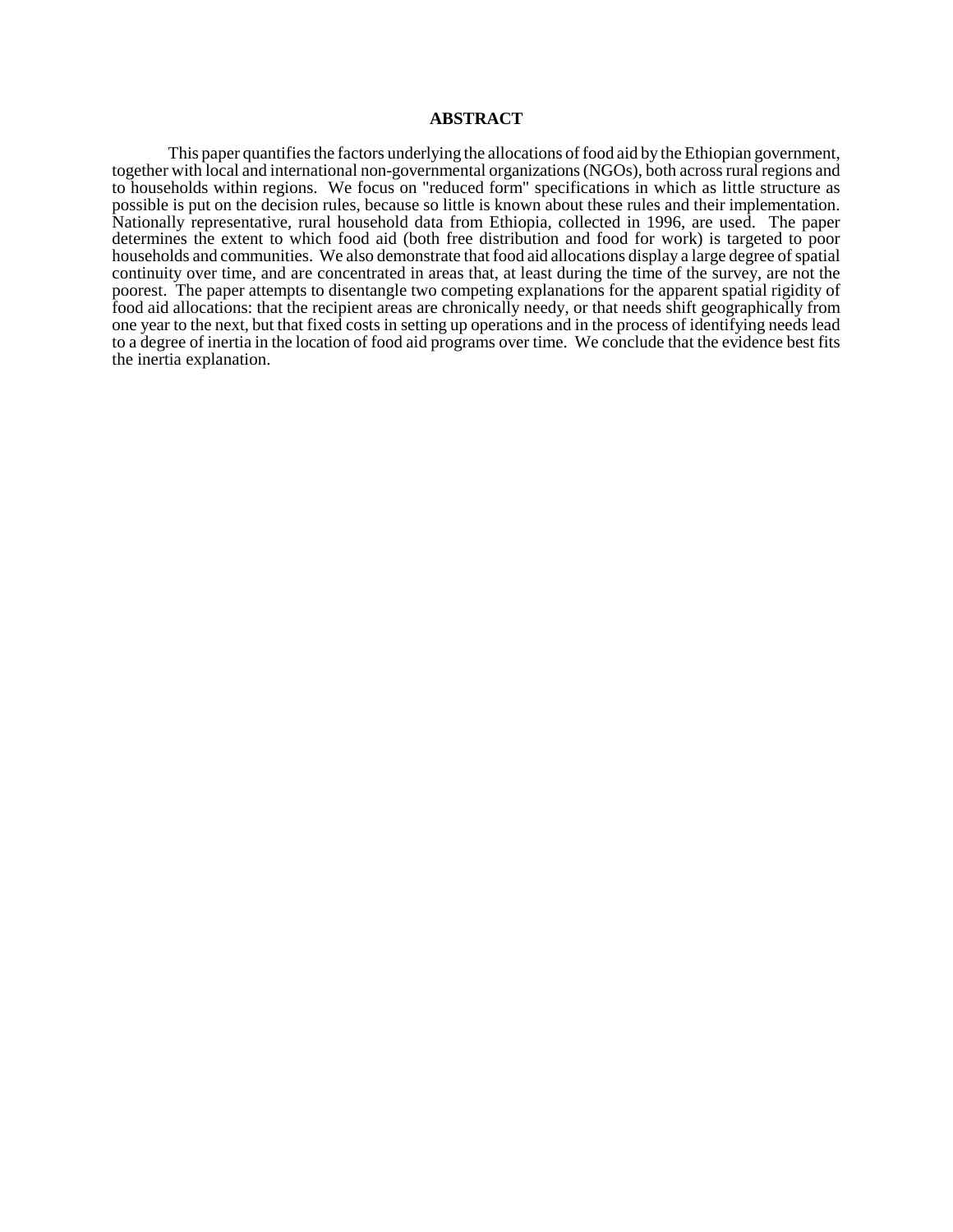## **1. INTRODUCTION**

Governments and donor agencies have been grappling for decades with how to design and implement food aid programs in developing countries. The main recurrent issues of food aid programs, as with other transfer programs, is how to target aid to intended beneficiaries and how to avoid disincentive effects (see Barrett, 1998, for a recent review). The lion's share of past literature on food aid has concerned itself with the disincentives issue – the effect of food aid distribution on local food prices and labor allocation. These issues are arguably still unresolved. Yet despite the enormity of crosscountry food aid transfers, which were running as high as 15 million tons annually during the early 1990s, very little empirical work has shed light on the issue of targeting; even though interest in poverty alleviation and targeting of anti-poverty programs has greatly heightened during the  $1990s<sup>1</sup>$ . Furthermore, as the availability of world food aid declines, as it has in the 1990s,<sup>2</sup> the importance of effective targeting is likely to increase.

This paper quantifies the factors underlying the allocations of food aid both across and within rural regions by the Ethiopian government, together with local and international non-governmental organizations (NGOs). We focus on "reduced form" specifications in which as little structure is put on the decision rules as possible, because so little is known about these decision rules and their implementation at the village level. The paper examines the degree to which food aid is targeted according to pre-aid percapita household income, child health status, as well as other factors. Data are drawn from three linked rural household surveys in 1995/6, to which we merge information on local rainfall as well as the Ethiopian government's assessment of historical and current food aid needs.

Ethiopia is one of the poorest countries in the world and has suffered two major famines in the past twenty-five years, in 1973 and 1984/5. It has also received enormous amounts of food aid over the past several decades, almost 10 million metric tons from 1984 to 1998, an average of almost 10 percent of national cereal production over this period. In bad production years food aid has been as high as 1/5 of domestic production. In the late 1980s, Ethiopia was receiving roughly 25 percent of all food aid deliveries to Africa, and as late as 1996 was still receiving 20 percent.<sup>3</sup>

 $\frac{1}{2}$ <sup>1</sup>See van de Walle, 1998, for a recent review. Very few studies have tried to infer targeting rules from micro data for safety net or other social programs in developing countries. Recent studies have quantified how subsidies such as for health facilities, school attendance, or food are distributed across income groups (see for example the papers in van de Walle and Nead, 1995; or Pinstrup-Andersen, 1988). Yet most of these studies just show crosstabulations against income deciles and do not consider other potential factors statistically. Nor, in general, do they examine how safety net programs are targeted across geographical areas (see Datt and Ravallion, 1993, for an exception). Recently, there has been a burgeoning interest in empirical political economy, in measuring how underlying demographic and other factors affect government expenditure and tax behavior (for instance Besley and Case, 1995), or the placement of school or health facilities (Pitt, Rosenzweig and Gibbons, 1993). Few of these examine a specific social safety net program, and certainly not food aid in a developing country.

<sup>&</sup>lt;sup>2</sup>By the late 1990s food aid quantities had dropped almost in half, to 7 million tons per year, in part because of changes in General Agreement on Tariff and Trade regulations and domestic policies that have reduced agricultural subsidies in some major donor countries, which has in turn reduced surplus production. This and other aggregate food aid statistics come from the World Food Program's (WFP) website at http://www.wfp.org.

<sup>&</sup>lt;sup>3</sup>During the 1990s, Sub-Saharan Africa has been receiving as much as 1/3 of all food aid delivered in the world (WFP, website statistics).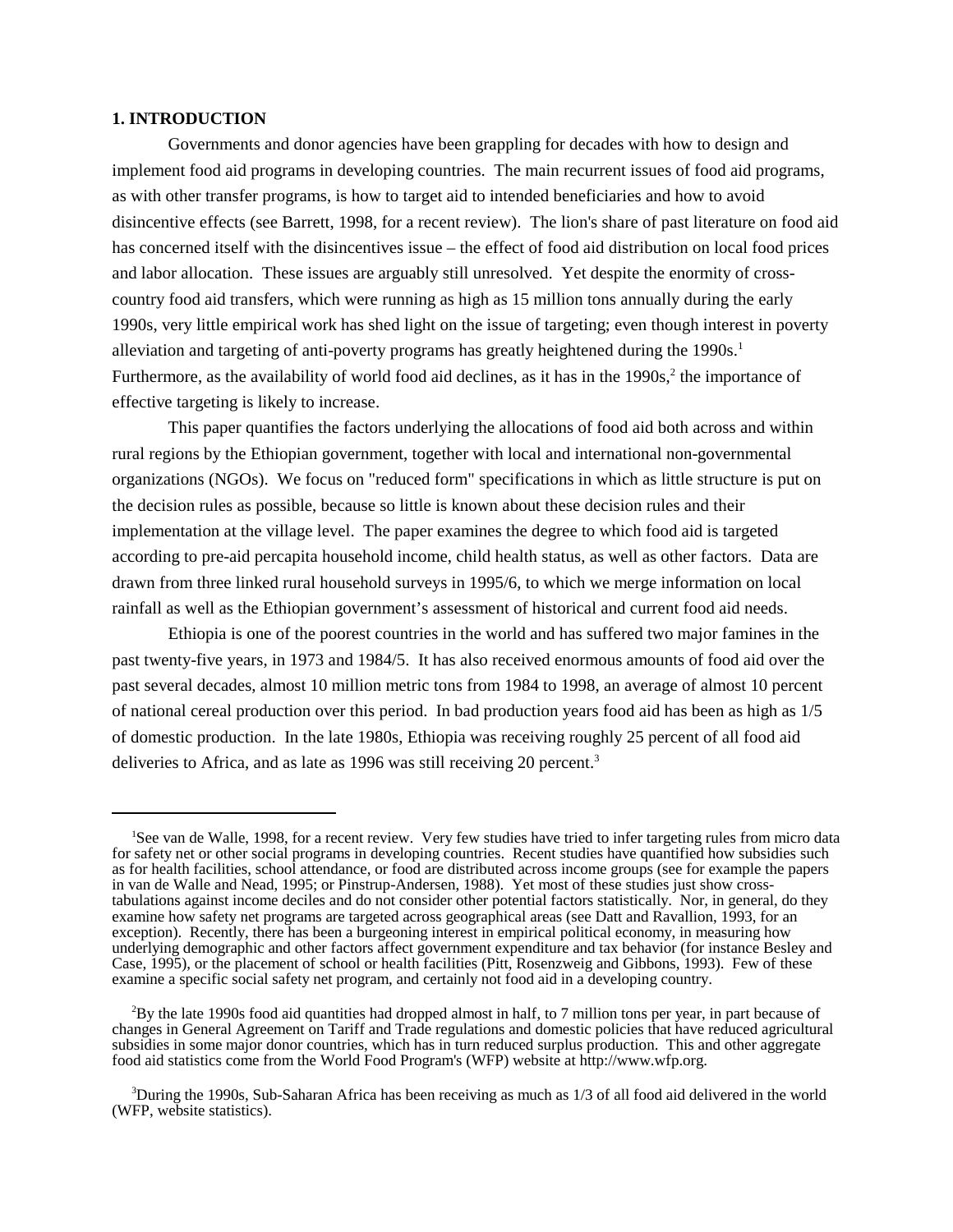Given the large amount of food aid coming in to Ethiopia, it is interesting to know whether and how it is being targeted. Developing a measure of need is difficult and controversial and there is no consensus on how to do so. Income is agreed by many analysts to be a very imperfect measure of need, nevertheless is readily available from many household surveys and so it is of interest to examine whether food aid receipt is related to income, or income percapita. Figure 1 demonstrates that both the percent of the value of total food aid of total rural household income (including aid), and the probability that households receive some form of food aid are negatively related to the log of percapita pre-aid income.<sup>4</sup> The share of food aid in total income ranges from 2% to 8%, while the probability of receiving aid varies from near 30% (for relatively low-income households) to roughly 10% (for households at the high end of the income distribution). Since the 1995 cropping year was a good one, it is perhaps surprising that households in the high end of the income distribution nevertheless have a non-trivial chance of receiving some form of food aid.<sup>5</sup>

In addition to targeting by income, there is important targeting by region. Table 1 indicates that the Tigray Region and the north Wello area of Amhara Region received relatively large amounts of food aid in 1995/6 -- five times the national per capita average -- yet do not have abnormally low household incomes or an abnormally large fraction of population in the poorest quartile. In fact, many of the areas of Ethiopia containing the greatest proportion of households in the bottom national income quartile (e.g., parts of the Southern and Oromiya Killils, and the combined "other" Killils) received relatively little food aid in 1995/6. Indicators of severe stunting (very low height for age), an indication of very poor cumulative health of children, and wasting (low levels of weight given height), a more current measure, show that children in Tigray have levels at about the national average (Table 1, columns c and d), although children in North Wello do have much higher levels.<sup>6</sup> We also observe that the current spatial allocation of food aid in Ethiopia is highly correlated with the spatial pattern of vulnerability as determined by the Government during the 1984/5 famine (column e, Table 1), as well as the government's assessment in 1995 (column f, Table 1).

There are several possible explanations for these observations. First, the spatial incidence of poverty and food insecurity in 1995/6 may still be very correlated with that of 1984/5, which would justify a high degree of spatial continuity in food aid operations year after year. We refer to this as the "chronic needs" hypothesis. A second possible explanation, however, is that inertia may exist in program operations, leading to rigidities in the spatial pattern of food aid allocations in spite of potential

 <sup>4</sup> Figure 1 and the other figures in this paper are created using locally weighted smoothed scatter plots (LOWESS, Cleveland, 1979) with window length set at .6 or .7 of the neighboring observations.

<sup>&</sup>lt;sup>5</sup>The average poverty line in rural Ethiopia for 1995 has been estimated to be approximately 600 birr percapita, a log income of 6.4 (Dercon and Krishnan, 1998).

 <sup>6</sup> <sup>6</sup>Child stunting is usually defined to be having height that is less than 2 standard deviations below some reference mark that is adjusted for age and gender. Because the proportion less than 2 standard deviations is so large in these data, we use the proportion less than 3 standard deviations of the reference median (which is also very large). Stunting is widely considered to be a very good marker for cumulative health (Falkner and Tanner, 1986).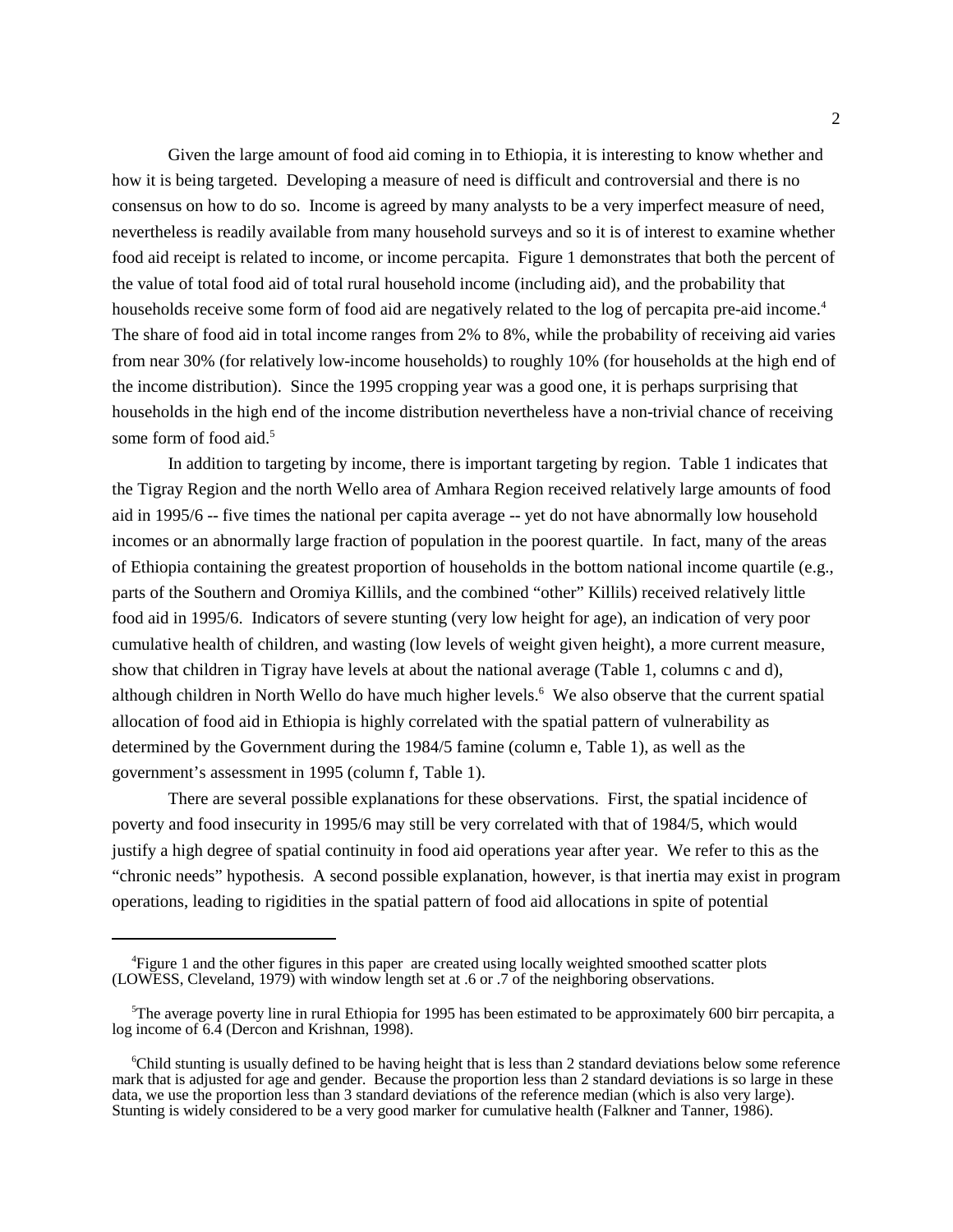differences in the spatial pattern of vulnerability and poverty from one year to the next. This inertia hypothesis was first identified by Clay, Molla and Debebe (1999). There exist several explanations for the potential spatial inertia in food aid distribution. First, fixed costs in program operation may arise in the development of supply channels, organizational structures, and field level infrastructure for identifying vulnerable groups and delivering food to them. In such cases, governmental or nongovernmental organizations (NGOs) may rationally prefer not to move their operations, if for example they are interested in minimizing their costs associated with distributing a given volume of food aid to recipients. Governments and donors may find that local food aid authorities differ in their organization and capacity to manage the distribution of food aid, which can lead to spatial inertia in distribution patterns. Moreover, the use of food aid for development purposes creates the need for sustained food aid programs in particular areas, as food is used as the method of payment for multi-year labor-intensive public works projects. A second possible class of explanations involve political economy issues, at both the central and regional government levels. For example, the central government may have regional income transfer objectives which it seeks to promote through food aid allocations.

A high degree of "inertia", i.e. inflexibility in the location and amount of food aid distributed from one year to the next will affect how much targeting is optimal. If, for example, fixed costs is the reason, then presumably the degree of optimal targeting would be lower if needs change frequently.<sup>7</sup> The theoretical literature on optimal targeting rules (Besley and Kanbur, 1988, 1993; Besley and Coate, 1992, 1995; Besley, Coate and Guinnane, 1993; Besley, 1997) explores how optimal targeting rules would vary according to the information authorities have regarding household or individual needs. Papers to date have considered issues of moral hazard.<sup>8</sup> These models are mostly static however, and hence do not consider the implications of having high fixed costs of program establishment. Nor does this point seem to have been raised to date in the small empirical literature.<sup>9</sup>

With respect to food aid, very little multivariate household-level analysis related to targeting has been conducted. Few papers have examined how unconditional food transfers, so-called "relief aid," are allocated, in part because household data on the receipt of such food transfers is usually unavailable.<sup>10</sup> In the case of food for work there have been studies that have examined determinants of household

<sup>&</sup>lt;sup>7</sup>Jalan and Ravallion (1998) make the same point regarding targeting poverty alleviation programs when there is a large transitory component to income, as they find in China. They don't consider the possibility of high fixed setup costs, however.

<sup>&</sup>lt;sup>8</sup>For instance if one is close to a means cutoff then it may be in one's interest to misinform, or to act, so as to make one eligible. The targeting literature has considered ways to induce self-selection to avoid such behavior, including, for instance, imposing work or other unpleasant requirements, such as mandating that recipients live in a poorhouse, as done in 19th century England.

<sup>&</sup>lt;sup>9</sup>See Clay, Molla, and Debebe (1999) for an exception.

 $10$ Reardon and Matlon (1988) discuss regional targeting of food aid in Burkina Faso in the early 1980s. However, their sample has only 3 regions and so they are not able to analyze the factors that underlie the allocations.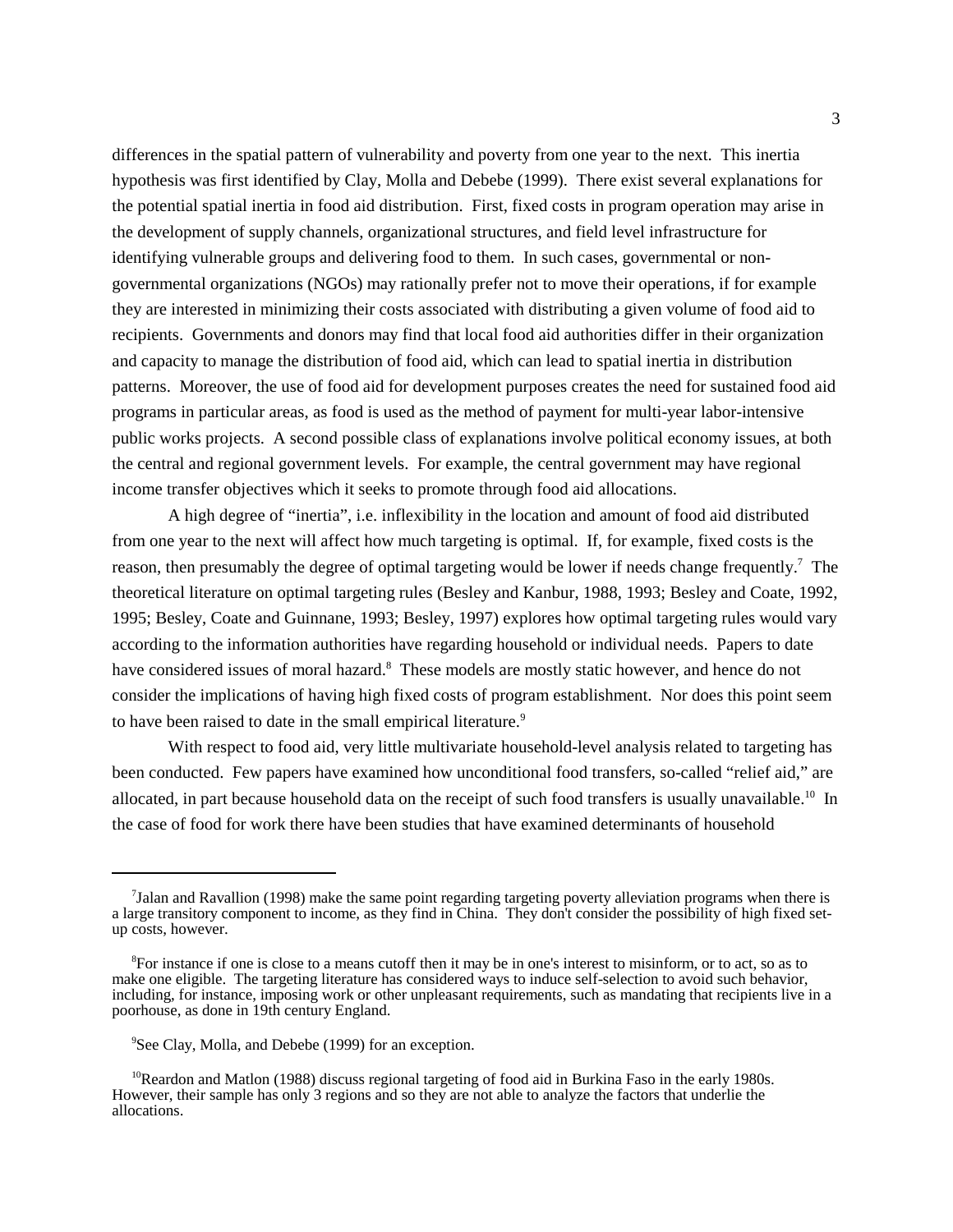participation in such programs (eg. Ravallion, Datt and Chaudhuri, 1993; Datt and Ravallion, 1994; 1995), as we also do, but only a few studies, such as Datt and Ravallion (1993), have analyzed why such programs are distributed across areas in the way in which they are. Furthermore, because of the nature of the data that we use, we are able to examine conditions underlying not only current (i.e. survey year) receipt of food aid, but also chronic use over the past five years. Finally, we are able to measure the importance of past allocation patterns in explaining current period allocations as well as the influence of past assessed needs.

The paper is organized as follows: Section 2 describes institutional aspects of food aid programs in Ethiopia that are especially germane to understanding our specifications and results. Section 3 presents the data sources and sample characteristics for the analysis. The models and variable construction are explained in Section 4. Section 5 presents and interprets the main results of the models. Section 6 examines the determinants of chronic recipients of food aid and Section 7 assesses the degree to which the very strong continuity of food aid operations in particular areas reflects chronic needs versus inertia. Section 8 synthesizes the study's conclusions and policy implications.

## **2. Food Aid in Ethiopia**

Figure 2 plots national production of cereals and of food aid (with different scales).<sup>11</sup> Notice that there is not a close medium-run or even short-run correspondence between the two series. While there is a negative relationship in some years between production and aid, in 1986/7 for instance, in other years, 1987/8, there is not. In the medium-run, cereals production has trended upwards over the 1985-96 period, but food aid did not trend downward until after 1994.12 This may at first seem strange, in that famine relief needs arguably declined over this period as domestic production rose. However, the rationale for food assistance was gradually expanded in the late 1980s from famine relief to "rehabilitation", or the use of food aid as a wage pool to recruit labor to build perceived useful local infrastructure (Webb, von Braun, and Yohannes, 1992). By the early 1990s, such efforts to "link relief to development" became popularized and integrated into the food aid programs of both donors and the government.

In 1974 the Ethiopian government established the Relief and Rehabilitation Commission (RRC) to monitor the incidence of food insecurity across the country and coordinate food aid activities, including those of international NGOs. In 1985, 48 international NGOs were operating relief projects in the country. In the mid-1990s, 50 were active (Webb and von Braun, 1994). Local church and other organizations have also been quite active historically (Webb, von Braun, Yohannes, 1992).

<sup>&</sup>lt;sup>11</sup>The major food aid commodities distributed in Ethiopia are cereals (93%). Wheat in particular constitutes the largest share and accounts for about 84% of the total volume of food aid supplied between 1992-1995. Sorghum and maize account for about 8% and 3% respectively, while oils and fats make up another 3% of the total.

<sup>&</sup>lt;sup>12</sup>A trend regression of cereal food aid from 1984/5 through 1993/4 results in a coefficient of .017 with a standard error of .054. Clearly there is no trend over this period.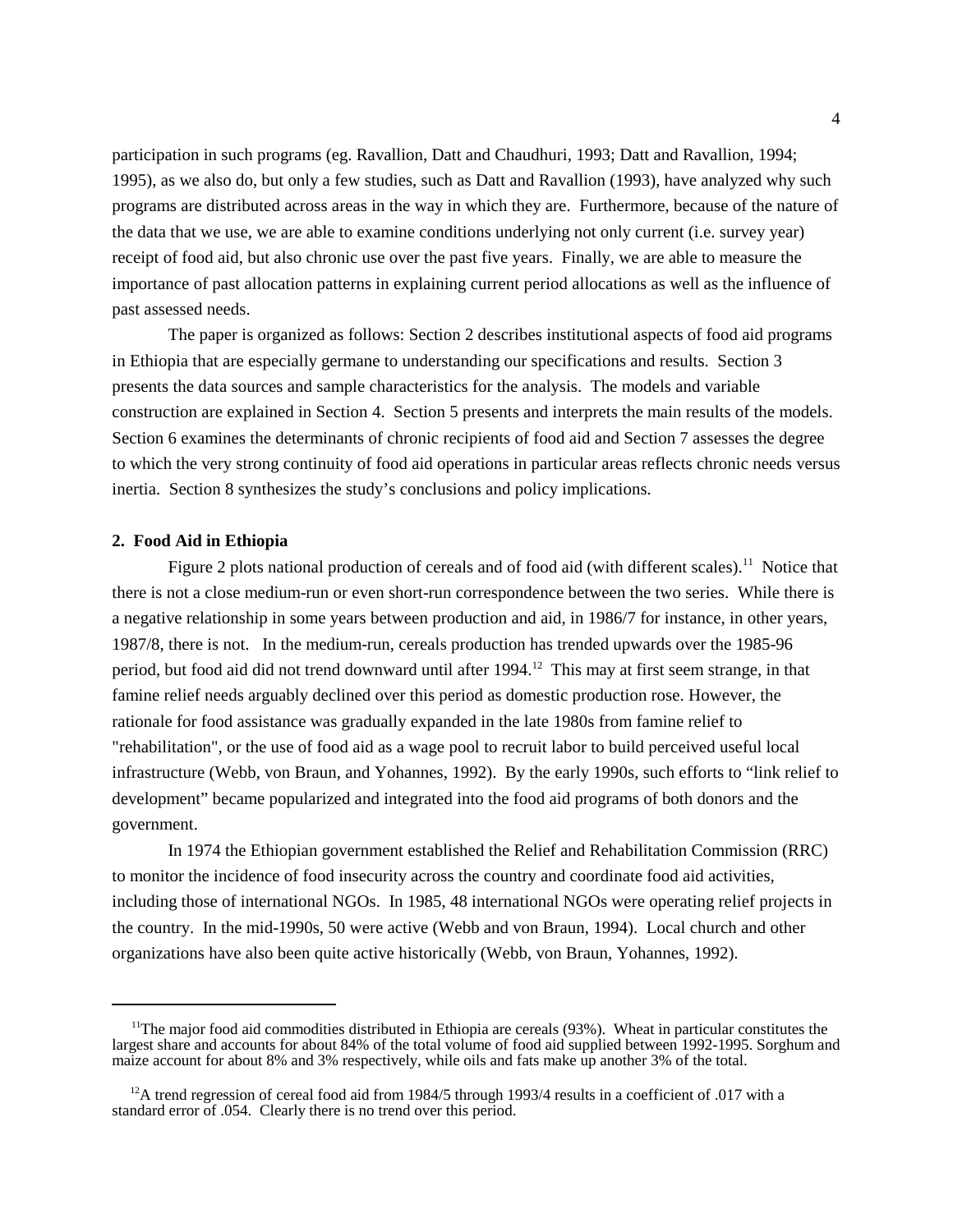Food aid in Ethiopia has historically taken two major forms: free distribution (FD), which is sometimes referred to as "emergency" or "relief" distribution, and food for work (FFW), sometimes referred to as "development" food aid.13 We briefly describe the policy objectives and implementation of these two food aid types.

## *Free Distribution*

FD programs in Ethiopia distribute cereals and cooking oil directly to households.<sup>14</sup> Food aid allocations are made in two stages: from federal authorities to *weredas* (which are roughly akin to a county) and then from wereda authorities to households. The administrative mechanisms used at each level are distinct (Sharp, 1997). In the first stage, the wereda administration determines the number of households "in need" within each wereda.<sup>15</sup> These assessments are forwarded to the zonal, then regional, and subsequently federal-level Disaster Prevention and Preparedness Commission (DPPC). Based on the supply of food aid pledged by donors, and its own field-level assessments, the DPPC then modifies (usually downward) the number of households to be allocated food in each region.

The second stage of selecting beneficiary households occurs after wereda-level allocations have been determined. According to the Government's National Policy for Disaster Prevention and Management (TGE, 1993), local-level responsibility for selecting food aid beneficiaries lies with the wereda administration, but implementation is actually carried out by elders and community representatives at the Peasant Association (PA) level. Individual Peasant Associations take on the task of preparing lists of beneficiary households for approval by the wereda council. PAs are urged to use a set of selection criteria to determine which households are eligible, including livestock ownership, grain production, assets, income, and housheold size (Sharp, 1997), but the control is theirs'; neither the DPPC nor NGOs have control over selection of beneficiaries.<sup>16</sup>

#### *Food For Work*

Ethiopia's official food aid policy states that no able-bodied person should receive food aid (food for work) without working on a community development project in return. This is complemented by

 $13A$  third form, cash for work, has been used only sparingly in Ethiopia and is not addressed here. Also, socalled program food aid, which is food that is sold on local markets (not directly given to households) for local currency which is then used for general budget support, has not been much used in Ethiopia.

<sup>&</sup>lt;sup>14</sup>During the 1984/5 famine camps were set up at which food aid was distributed. Now food aid goes directly to permanent villages.

<sup>&</sup>lt;sup>16</sup> The exact criteria used to determine "needs" could not be clearly established through liaison with DPPC, and interviews with local officials indicated that the process is to some degree vulnerable to differences across weredas in the determination of neediness.

 $16$ There is little attempt to self-target relief food aid, i.e., provide foods that will be eaten predominantly by the poor, as was the case, for instance, in Mozambique in the early 1990s when food aid consisted largely of yellow maize, a staple of the poor (Tschirley, Donovan and Weber, 1996). Wheat, the predominent grain distributed as food aid in Ethiopia, is considered a normal good in both rural and urban areas (Kebede, Jayne, and Tadesse, 1998).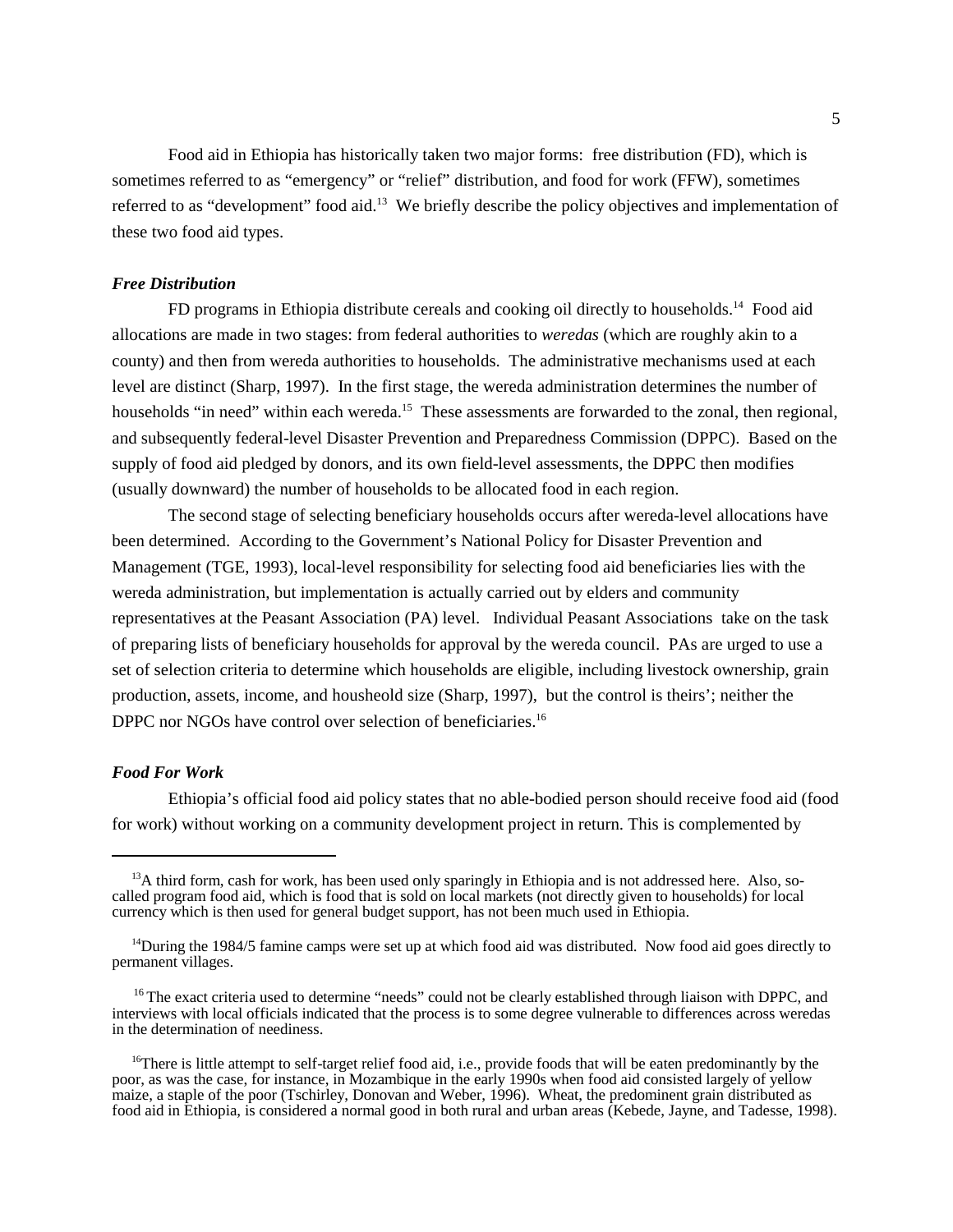targeted free food aid for those who cannot work. The official goal, as described above, is to expand work-based food aid to the point where it accounts for 80% of all distributions (WFP 1995).<sup>17</sup> Food for work programs are used to build community assets such as roads, bunds, and dams, although in principle, they are also targeted to the most vulnerable areas to alleviate hunger.

FFW programs have operated under widely differing rules (Sharp, 1997). In some cases selftargeting has been used, by which households decide whether to send members to work at the offered food wage. Typically a given project pays a constant daily food wage, not differentiating by the human capital of workers (Sharp, 1997). In the past, offered wages have typically been higher than local market wages (Webb, von Braun and Yohannes, 1992; Sharp 1997), which should result in much less income targeting than in a low wage regime. The justification for providing in-kind wages that are higher than local wage rates for manual labor is that poverty is endemic in many rural areas, so that targeting is implicitly not needed, plus a concern that a "livable" wage be paid. However, programs in other areas have targeted FFW opportunities more narrowly to specific types of households. In these schemes, a local community group chooses households who will be eligible for participation based on some underlying criteria, such as land size, livestock, and other asset ownership (Sharp 1997). In some cases there is *de jure* rationing of either spaces (restricting the number of eligible participants per household) or time allowed per person.

# *Flexibility versus inertia in spatial allocation of food aid*

Emergency or relief food aid is programmed annually, and is designed to respond to changes in the spatial incidence of vulnerability from one year to the next. Both Canada and the US make pledges of their emergency food either through WFP or directly to DPPC. By contrast, all development food aid (i.e., FFW) essentially is programmed on a multi-year basis in selected areas designated for development projects. Such development-oriented food aid is typically programmed with a five-year time frame, in which the amount of food targeted for recipient weredas is based on the amount of work-days needed to accomplish the task. Ostensibly, in light of greater efforts to use food aid to simultaneously meet both relief and development objectives, the selection of recipient weredas is also based on vulnerability and need. The nature of the activities of the sponsoring NGO influences how flexible they are in moving from one area to the next according to need. For example, Lutheran World Federation specializes in using FFW for soil and water conservation investments, which means that they are able to relocate their operations relatively more easily and within a shorter time span than most other NGOs that tend to be involved in "integrated area development" activities in specific weredas. In general, however, we hypothesize that there is considerably less flexibility in targeting vulnerable weredas and households

 $17$  However, household-level data show that, of the total kilocalories of food aid received nationally over a full twelve-month period in 1995/96, only 35% involved work on development programs (Clay, Molla, and Debebe, 1999). During the period January-May, 1996, the Disaster Prevention and Preparedness Commission (FDRE 1996) reports that 63% of the relief food was distributed through employment-generating schemes.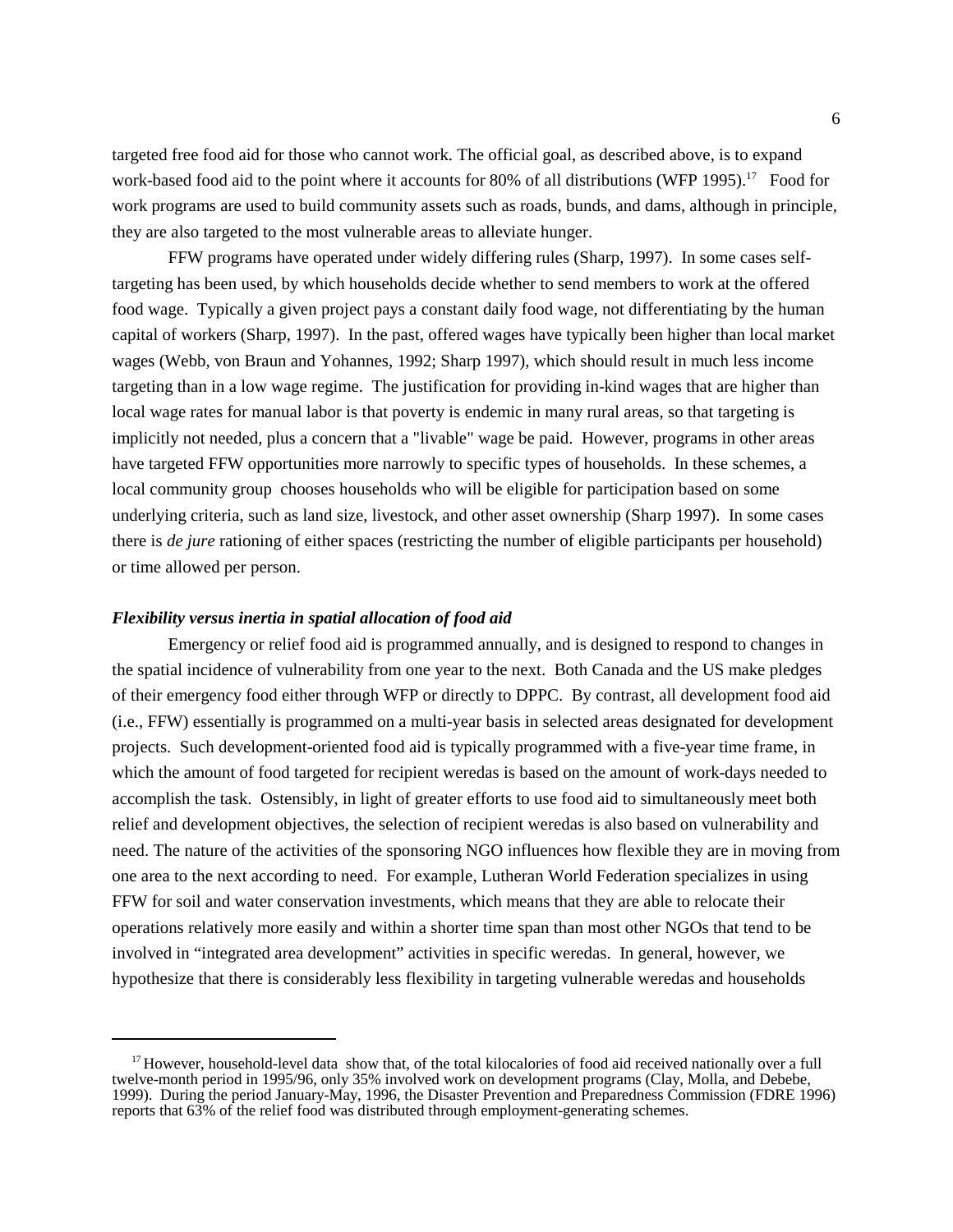through FFW operations than FD programs, i.e., a greater degree of inertia in response to changes in spatial incidence of vulnerability.

# **3. Data Sources and Samples**

The data come from three sources: the 1995/6 Annual Agricultural Sample Survey (ASS), fielded by the Ethiopian Central Statistical Authority (CSA); the Food Security Survey (FSS), fielded on a subset of ASS households in 1996 by the CSA and the Grain Marketing Research Project; and the 1995/6 Household Welfare Monitoring Survey (WMS), fielded on a sub-sample of the ASS households by the CSA, with World Bank support. In addition, monthly rainfall data are taken from 40 rainfall stations distributed throughout Ethiopia and matched to the locations of the household samples. We also use annual wereda-level estimates of the population in need of food aid assistance in each wereda as derived from the administrative procedure described in Section 2. The 1995/6 Agricultural Sample Survey uses the same frame of enumeration areas (EAs) as used to conduct the 1994 Population Census. Some 612 rural EAs are sampled out of roughly 60,000, with probability proportional to population size.<sup>18</sup> In each of the EAs, 25 households are randomly selected, for a total of 15,374 households. Out of these, 7 are randomly sampled to be in the Food Security Survey, some 4,112 households total.<sup>19</sup> The Food Security Survey collected detailed information regarding amounts of food aid received by each household, plus other information. The Welfare Monitoring Survey collected data on a 50% sub-sample of the ASS households, and overlapped with the FSS survey as well, forming the basis of our ability to link the three surveys. Among other information, weights and heights of children under 5 years old were collected, information which we will use. Of the households in the three surveys, we drop 86 because they are in one region, Afar, for which rainfall data was unavailable (Afar households are mostly pastoral households), another 71 which are in a similar pastoral region, Somali, and another 8 because of gross outliers in income.<sup>20</sup> Further, out of the roughly 25 ASS households per EA, 15 are selected for the collection of detailed field-crop information, including actual measurement of fields and cutting and weighing of crops from the Meher (main) season.<sup>21</sup> Since the income variable that we use is constructed from field cutting data, for reasons detailed below, our analysis sample is constrained to the field cutting sample. Of the 3,823 cropping households in the Food Security sample, 3,244 have field cutting data for

<sup>&</sup>lt;sup>18</sup>Some 8 EAs were dropped because of security and accessibility inadequacies. In Ethiopia, each EA normally contains from 100-200 households.

<sup>&</sup>lt;sup>19</sup>Actually, out of the FSS households, 126 are *not* in the ASS sample, for reasons that are not documented. They are more likely to be female headed, with half the land owned and a much greater likelihood of receiving food aid compared to the 3,823 households in both FSS and ASS.

<sup>&</sup>lt;sup>20</sup>We dropped households with gross incomes per capita less than 3 or greater than 20,000 birr.

<sup>&</sup>lt;sup>21</sup>The cuttings are taken from a randomly selected 16 meter<sup>2</sup> area within each chosen field. The yield estimate is blown up to a field production estimate using the actual field size measurement.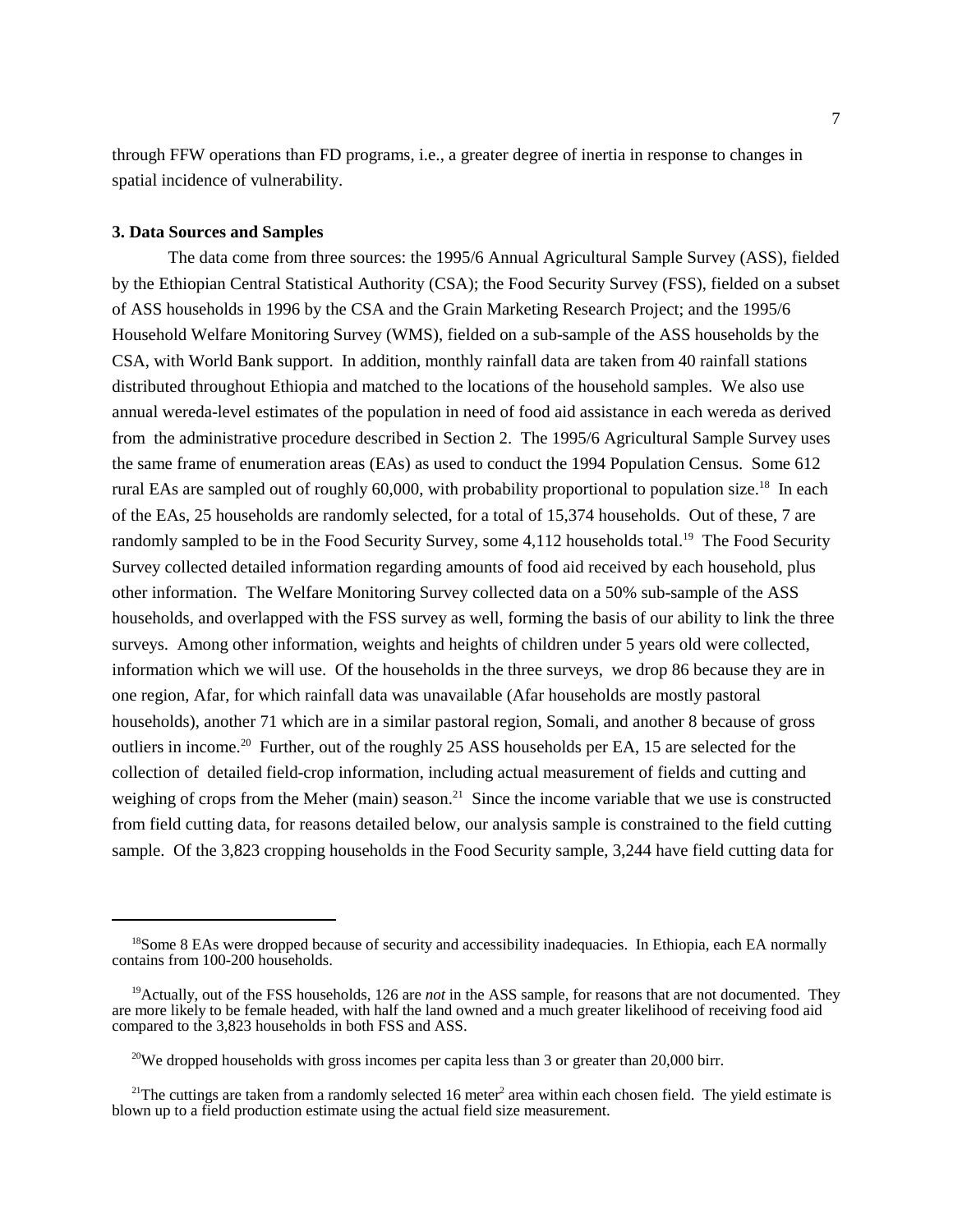their Meher crops. A further 377 households have missing crop cut information on at least some of their fields, resulting in a final sample size of 2,796 households.

Receipt of food aid is measured for each household in the Food Security Survey. For the past year the respondent is asked whether at least one member of the household participated in the food aid program. If yes, the type of program as reported by the household is recorded, separating free distribution from food for work, and by type of commodity received.<sup>22</sup> If aid was received, for each month from June 1995 through May 1996 the quantities received were recorded. These were then turned into values using local market purchase prices. Thus all the food aid variables are at the household level.

Free food was distributed in roughly 27.5 percent of weredas, and FFW programs operated in 21.5 percent of weredas over the recall period. However, only 13 percent of households report receiving free food and only 10 percent took food under a FFW arrangement. On average, about 40 percent of households receive FD or FFW in weredas that receive food aid. However, as shown in Table 1, both the proportion of households receiving aid, and the amounts received, vary substantially across zones.

# **4. Empirical Models and Variable Construction**

#### *Empirical Models*

Evidence cited in Section 2 is consistent with a two-stage process in allocating food aid: first, aid is allocated across regions and weredas by the Ethiopian government at its various levels, and second, based on amounts to be allocated to each area, beneficiaries are selected by local village committees. Furthermore, in the case of FFW, households must decide whether or not to work in exchange for the food ration depending on their other labor opportunities. For FD, only stigma would prevent a household from accepting food, which seems unlikely in the context of areas in which food aid is endemic. These considerations suggest that estimation should be stratified by FD and for FFW, and that further, a twostage estimation strategy be used in which first we explain allocations across local areas, corresponding to government decisions, and then within these local areas, corresponding to village leaders' decisions. The level of local area aggregation that we use is the wereda, a local political unit akin to a district with population sizes that vary from under 20,000 to 200,000 (for further detail, see Clay et al., 1999, and Sharp, 1997). Furthermore, since the bivariate descriptive figures presented in the first section suggest that the impacts of conditioning variables differ between whether households or villages get aid and how much they get, we use a hurdle model which distinguishes any receipt from how much. We use probits to model whether communities or households receive aid and a two-part model to examine how much food aid weredas receive, conditional upon receiving.<sup>23</sup> Thus, for both FD and FFW, we use probits to

 $^{22}$ Households tend to report more free food, relative to food for work, than is supposed to be the case according to government plans (Clay et al, 1998). However, anecdotal field reports indicate that food that was supposed to be distributed in return for work was in many cases actually distributed freely, with no work obligation imposed. Consequently it seems reasonable to use the household's assessment of whether they explicitly worked for the food received.

 $^{23}$ We don't feel that we have plausible identifying information, so we don't attempt any selection corrections.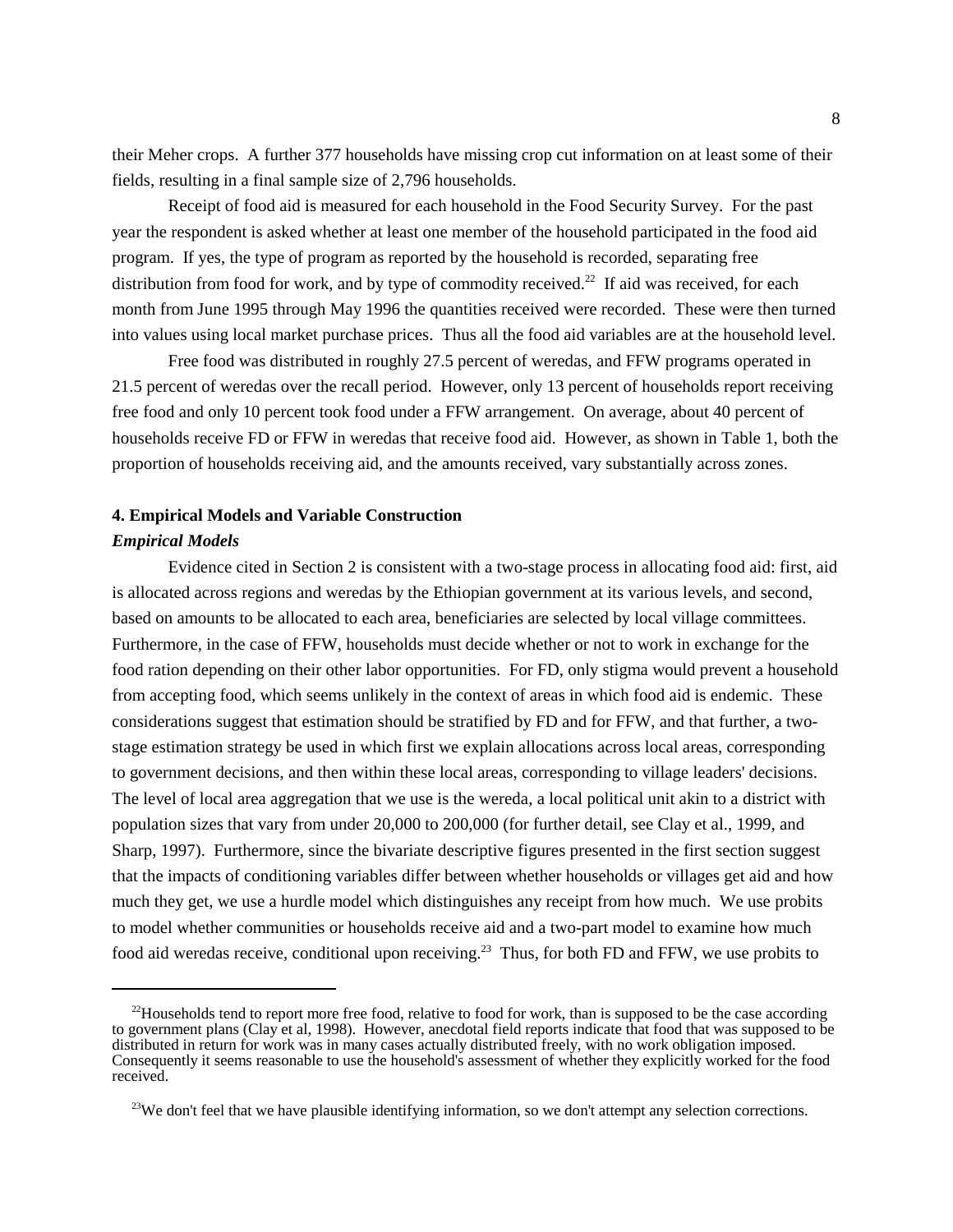analyze which weredas receive such food aid and OLS to examine the average value per household. We do the same at the household level.

For each of the probit and two-part model regressions at the wereda level, we use a specification in which observable wereda variables are used together with dummy variables at a more aggregate region level, the killil. For the household-level regressions we use a specification with household level covariates together with wereda dummy variables. Thus in these regressions, only households living in weredas in which the food aid distribution among our sample households is incomplete (between 0 and 100 percent) get used. $24$ 

In the case of food for work, participation by a household requires that a FFW project is present in the community and the household must send an individual(s) to work. If there are no binding hours constraints, then a simple income maximization model can be considered in which a household will send one or more members to work for food, at an implicit wage of *w*, if the person's shadow wage in home work, *w\** , is less than *w*. Thus observables used as covariates should be ones that help explain the potential market wage or the shadow wage. Unfortunately the survey did not record which household members worked for food aid, so that the analysis has to be done at the household, not individual, level.

#### *Covariates*

Since we have little ex-ante insight into the nature of allocation decisions, we use a variety of covariates at the community and household levels that are likely to be exogenous to these decisions and that may be known to government and NGO officials. We divide these into variables that attempt to measure household resources, child health, household demographics, community accessibility, community long-run agro-climatic potential, and short-run weather shocks, in both the wereda-level and household-level models.

# *Household Resources*

The household resource variables we use are whether the head of household has any schooling, the amount of land owned, and the log of household gross income percapita.<sup>25</sup> For the wereda analyses, wereda means are included for each of these covariates. Gross income is the sum of production value for food crops in the 1995 Meher growing season (harvest typically being from September through December) taken from crop cuttings;<sup>26</sup> plus self-reported production value in 1995 for non-food crops such as coffee (no field cuttings were taken for these crops); plus 20 percent of the value of livestock as

 $24$ Finally, we also run upper-censored tobits on the percentage of households within each wereda that receive food aid, including weredas in which all sample households are recipients. We do not report those results as they are quite similar to the household-level probits that use kill-zone, not wereda, dummy variables.

 $25$ Schooling information is only available for the household head in both the Agricultural Sample Survey and the Food Security Survey. Unfortunately no health outcome information is available in these two surveys.

<sup>&</sup>lt;sup>26</sup>Self-reports are also available, however CSA considered the crop cut data to be more reliable. This is because self-reports of production are reported in many different local units, and to convert into a common unit such as kilograms, one has to use CSA gathered conversion factors of uncertain reliability.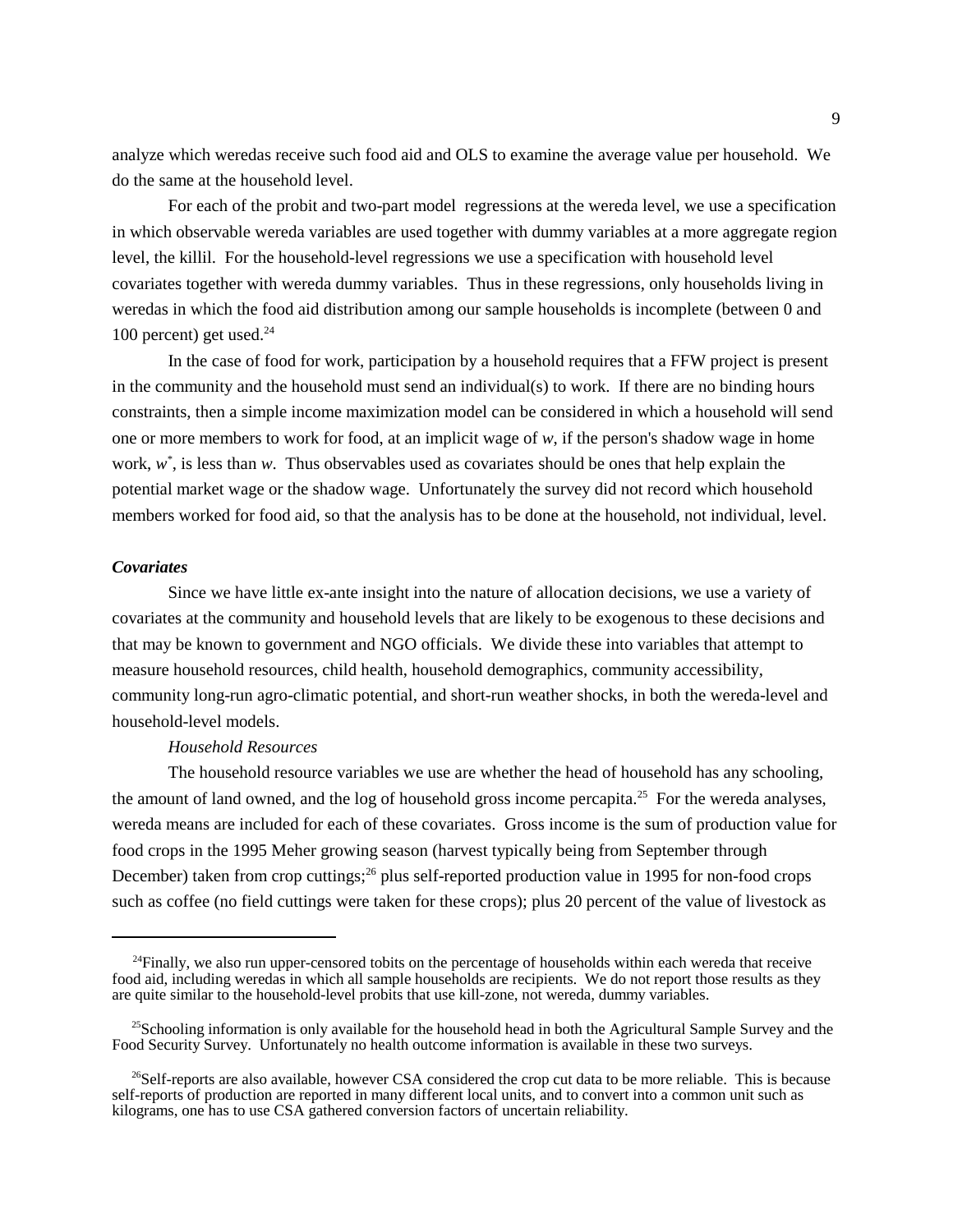an approximation to livestock gross income; plus an estimate of off-farm cash income contributed by each household member over the past year prior to the survey.<sup>27</sup> Free food receipts and food for work payments are not included in this measure, since we will be attempting to explain them.

It is arguable that income may be endogenous, if food aid has health effects which help to make workers more productive. Further, the impacts of several of our other covariates may well work through income. For this reason we run alternate models excluding income to check the robustness of the other covariates.

The top two panel graphs of Figure 3 show how the probability of receiving food aid vary with the log of percapita income, while the bottom two panels show how percapita amounts received (conditional on positive receipt) vary with the log of percapita income. The left-hand panels graph the relationships at the wereda-level and the right-hand panels for households. The household-level graphs are conditioned on living in weredas that have some sample households that receive aid (unlike Figure 1, which is unconditional). One can see that wereda participation rates are declining in mean log percapita income for both FD and FFW, with the free distribution receipt probabilities being higher than those for food for work by just over 5 percent, across the distribution of mean incomes. Percapita amounts received are also inversely related to mean log percapita income for free distribution, but are constant for food for work. At the household-level, the FD and FFW participation curves are almost identical. They display a gentle negative slope until a log-percapita income of around 6, corresponding to just under the 60th percentile, but then participation drops off much more steeply for households with higher log percapita incomes. The amounts received percapita by households fall off with log percapita income for free distribution, but not for food for work. Figure 3 strongly suggests that the probability of receiving food aid is linearly related to our log income measure at the wereda level. We use this fact to justify our linear specification used in the regressions. However, these bivariate figures indicate, especially for food for work at the household level, that non-linearities may be important. We explore these possibilities in the empirical work as well.

# *Child Health*

We standardize the child height and weight measures for children between 6 months and 5 years, using WHO standards and calculate z-scores for height given age and sex and for weight given height.<sup>28</sup>

<sup>&</sup>lt;sup>27</sup>We cannot calculate net incomes since we do not have information about the quantity (and value) of family labor. Cash expenses are negligible; only 10 percent of households hire labor for their Meher crops (and much less for the Belg season) and we do not have expenditure data for hired labor in any case. Some 30 percent of households use fertilizer, however the average value used is only 61 birr per household, compared to 2326 birr of household gross income. Netting out fertilizer costs makes no difference in our results; the correlation between the log of percapita incomes, netting out chemical fertilizer and not, is over .99. Netting out fertilizer costs only changes the income coefficients in most cases to the third decimal place, ie. from -.102 to -.103 in Table 2, column 1.

<sup>30</sup> Z-scores are often used in making anthropometric calculations; they measure the number of standard deviations (in the reference population) that the height is from the median height (again in the reference population) for a given age in months and gender of child. A similar calculation is made for weight standardizing on height and gender.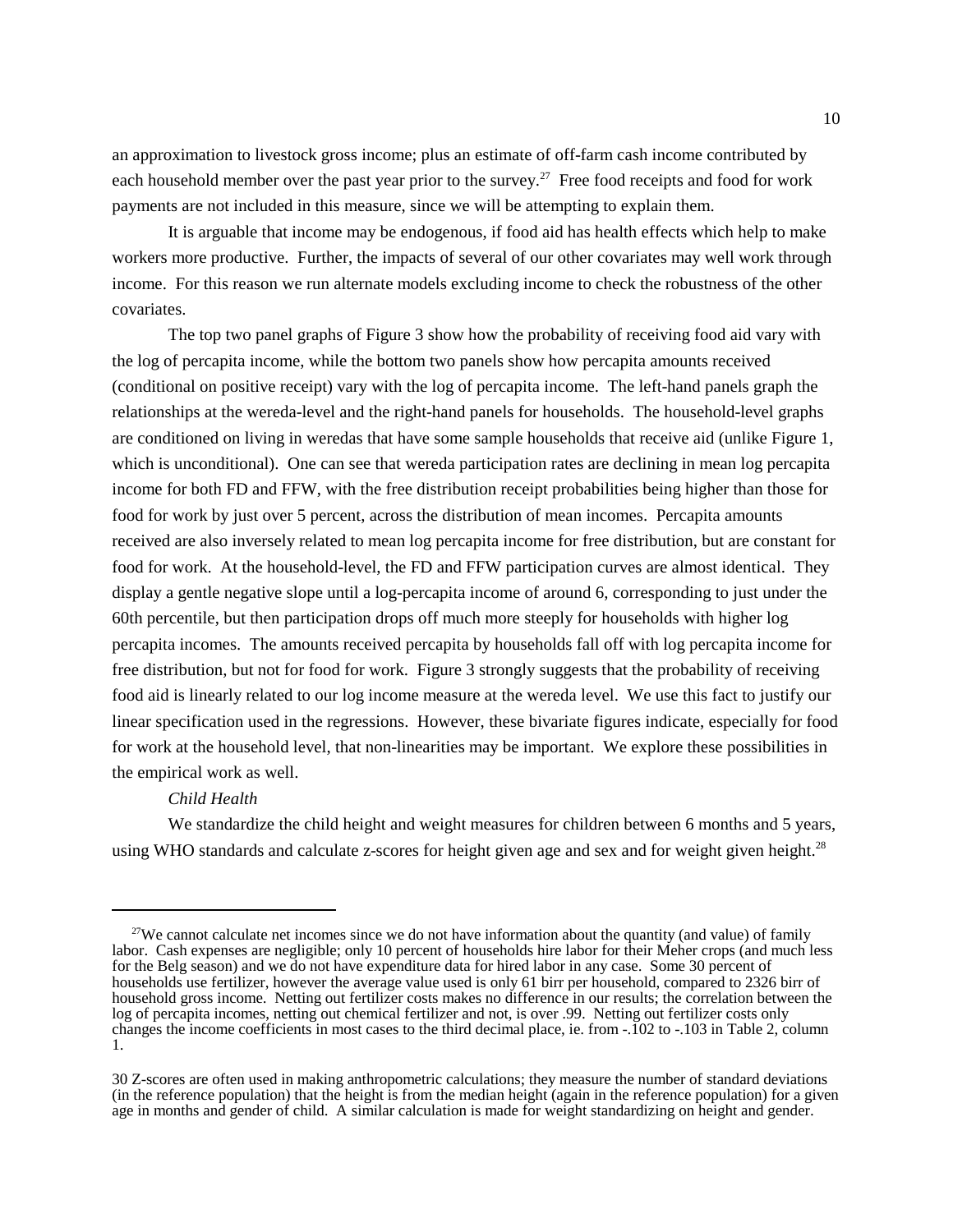At the household level we calculate whether any children have a height for age z-score under 3 standard deviations below reference standards, a measure of severe stunting, which reflects very poor cumulative health of the child. For weight for height we use a 2 standard deviation cutoff, which is the normal cutoff used internationally to measure wasting, a more current health measure.<sup>29</sup>

At the wereda-level, we calculate the proportion of children measured that have height for age zscores less than -3 and separately the proportion of children with weight for height z-scores under -2. Since the sample sizes of children in some weredas is quite small, we aggregate and use zone (there are 52) as the level at which we calculate these sample fractions.

The degree of severe stunting reported in the WMS is extremely high (Table 1), however the levels are not out of line with other surveys in Ethiopia.30 The fraction of children with low weight for height, wasting, is high, but not so extreme.

# *Household Demographics*

We control for household size and the proportion under 9 years and over 55. We also allow for dummy variables if the self-reported head of household is a currently unmarried woman, or a married woman. We also allow for dummy variables if the head is moslem or protestant (the omitted category being Ethiopian Orthodox, the major religion in the country). These are included to explore the possibility of religiously-based discrimination in food aid allocation that is sometimes anecdotally reported in some areas.

#### *Community Access and Agro-climatic Covariates*

Community access should be related to the cost of providing food aid. Ethiopia has notoriously poor infrastructure. We have GIS data at the wereda level as to whether certain types of roads are present, from paved roads to dirt paths. Consequently we use five dummy variables, road type 1 being the best conditioned road, followed by type 2, 3 and so forth. We also know wereda-level mean elevation (in meters), which will be related to agro-climatic conditions and possibly to accessibility. Elevation readings were taken using the Global Positioning System, a satellite-based system to take such readings.

Rainfall is a critical factor related to cereals production in Ethiopia because farming is almost entirely rainfed. Drought-induced production shortfalls and consequent large cereals price spikes were major causes of the 1984/5 famine in Ethiopia (Webb, von Braun and Yohannes, 1992). We have available median Meher season planting rainfall (in millimeters) from 1988 through 1995.<sup>31</sup> These were

<sup>31</sup> In the regressions, we also use dummy variables set to one if the household have no children covered in the Welfare Monitoring Survey and another set to one if the household has children but their measurements were unusable.

<sup>32</sup> For instance, longitudinal data from a rural household survey collected by Oxford University, Addis Ababa and the International Food Policy Research Institute show similarly high levels (World Bank, 1998). Remember that Ethiopia is among the very poorest countries in the world, ranked 210 in income percapita by the 2000/2001 World Bank World Development Report (World Bank, 2000).

<sup>&</sup>lt;sup>31</sup>These years were chosen because earlier years had many missing observations for many stations.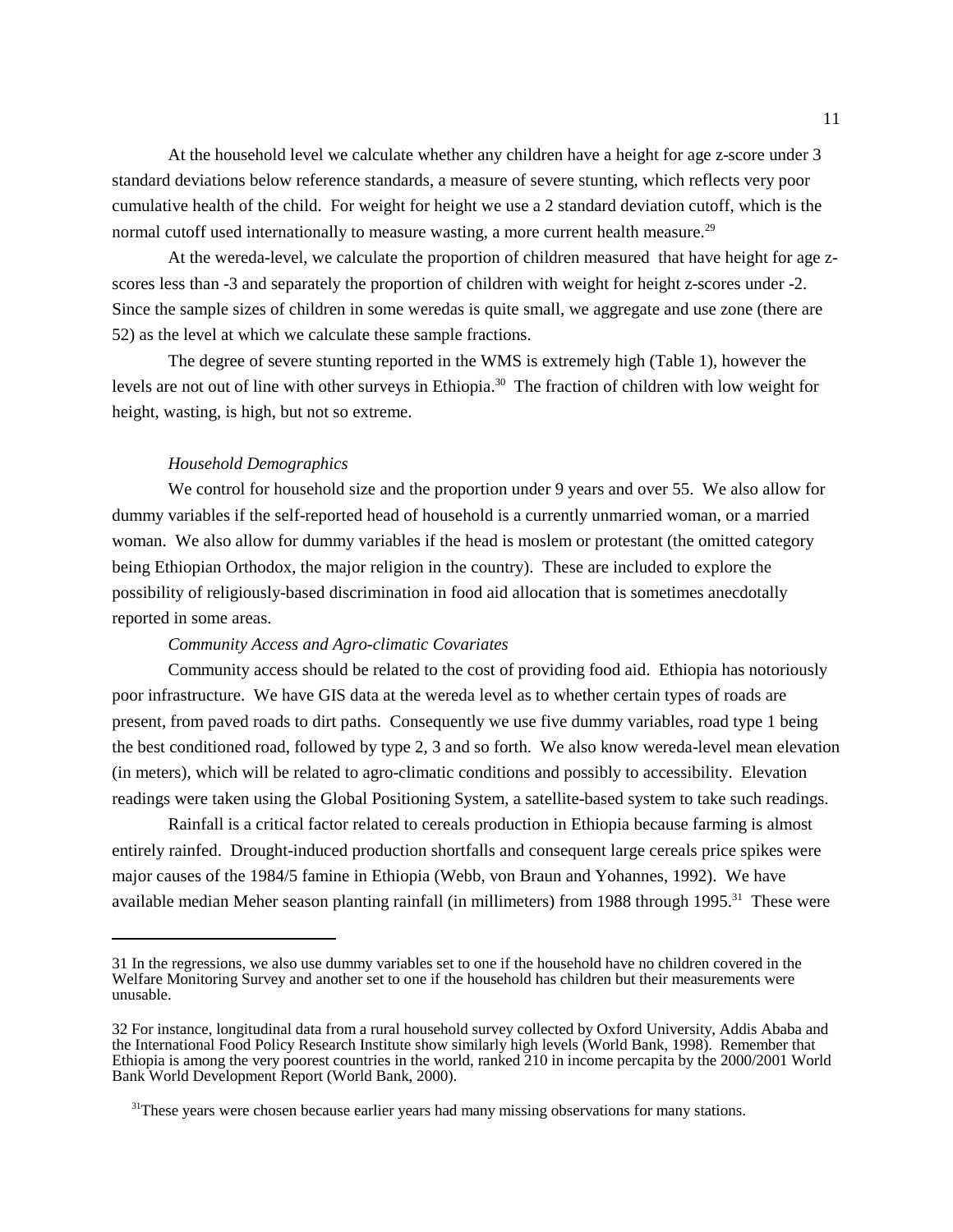derived by summing April through August rainfalls for these years from data collected by 40 rainfall stations of the Ethiopian National Meteorological Services Agency. Each sample zone (an area whose size is in between a wereda and a killil) was matched up to the closest rainfall station, provided there was at least one in the area. In rural Ethiopia long-run cropping season rainfall is related to wereda mean log percapita income levels (see Jayne, Strauss, Yamano and Molla, 2000).

## *Weather and Other Shocks*

We use two types of weather shock covariates. First we use our rainfall data and compute the differences between Meher rainfall in 1994 and 1995 and the longer run median. We use both 1994 and 1995 because our food aid receipt variables cover the period from June 1995 through May 1996. Crop income from 1994 would be relevant needs criteria for food aid allocations up to at least the middle of 1995, while income from the 1995 crop year would be relevant in considering food aid allocations in late 1995 and 1996.

We also have available plot-level information from the Agricultural Sample Survey regarding whether a plot suffered damage from too little rain, too much rain, or from pests and diseases. We construct three variables that measure the percent of household or wereda field area so affected. These plot-level "shocks" are only available for the 1995 Meher season, so we can't infer changes from them. We can tell how a particular household fares relative to the wereda average in 1995, but some part of the "shock" may in fact be predictable. Controlling for the wider area rainfall shocks (that are deviations), one should interpret the plot variables as being roughly the impact of variation within zones, because only a small part of the variation in the plot-level drought variable is related to the community long-run and deviation rainfalls.<sup>32</sup> Hence there is much independent variation of these plot-level shock variables.

# *Food Aid History*

As emphasized in the introduction, one of the central concerns of this paper is the extent to which current allocations depend on past allocations, and if so, why. While the data are cross-sectional, we have two sources of information on past food aid allocations: one direct and one indirect. In the Food Security Survey questionnaire, respondents were asked whether they had received free food or food for work in the past year, as well as the number of years they have received either of these types of food aid in the four years prior to 1995/6. We create a series of dummy variables if the household was a recipient during one, two, three or four of the prior four years and use these to represent recent historical patterns of food aid allocation in some of our specifications. At the wereda level we take the maximum number of years out of the prior four that some sample household received food aid and create a similar dummy variable, separately for free distribution and food for work.

<sup>&</sup>lt;sup>32</sup>A regression of percent of area affected by too little rainfall on the these other rainfall variables, plus elevation, road type dummies and killil dummies has an  $\dot{R}^2$  of only .25. The coefficients on long-run rainfall and on deviations in 1994 and 1995 are -.0108 (t=5.4), -.0079 (t=3.1) and -.0136 (t=5.8) respectively. Regressions of the percent of area affected by too much rainfall or by diseases or pests on these same covariates have much lower  $R^2$ s, 047 and .014 respectively.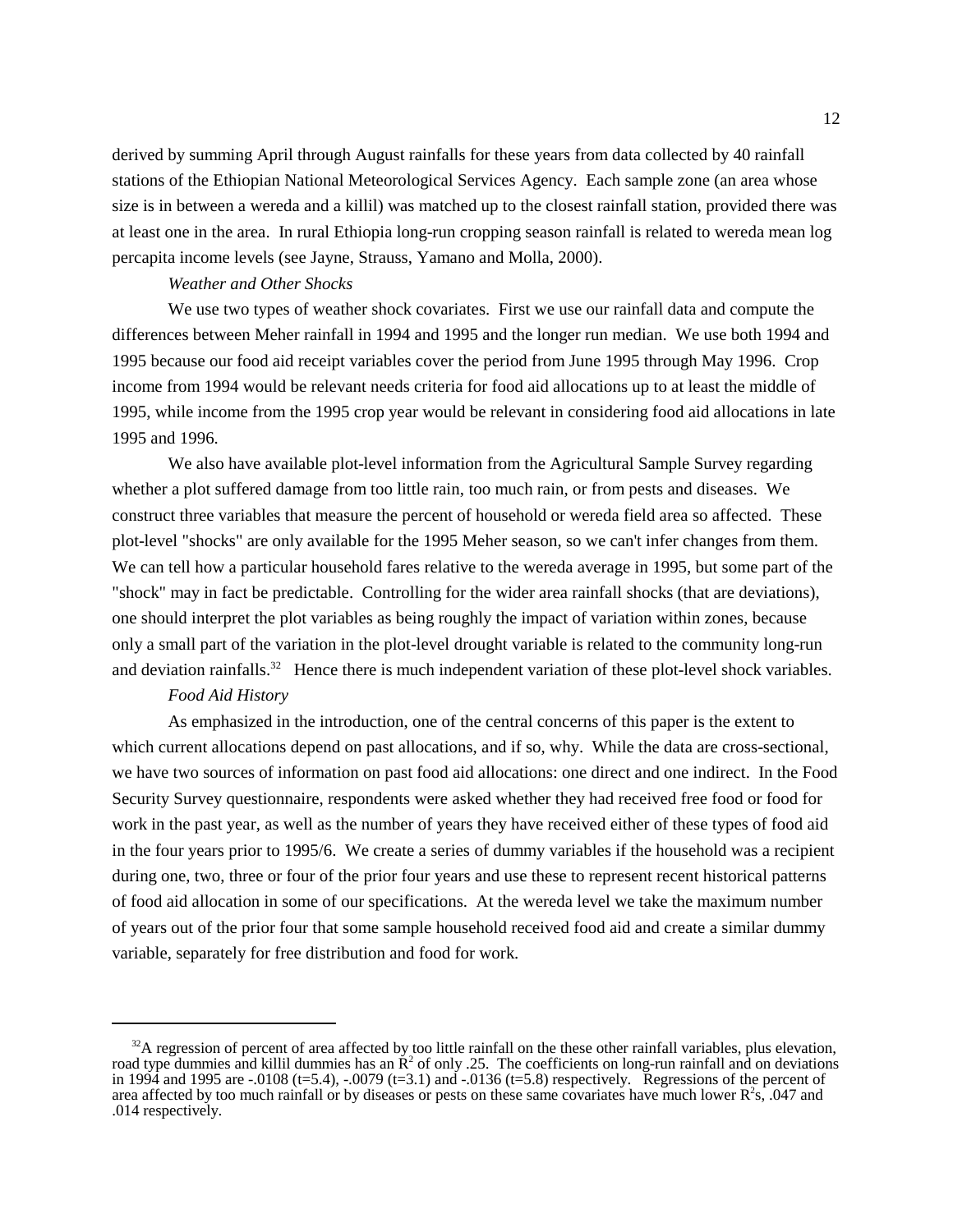Insights on near-historical distribution patterns can also be obtained by calculating which weredas and households have received food aid for three or more years out of the five years prior to the survey (including the 1995/6 survey year). We refer to these households and weredas as "chronic recipients," and form binary dependent variables from them, which are analyzed in Section 6. Some 13.5 percent of weredas are chronic recipients of free food over the period 1991/2 to 1995/6 and 9 percent are chronic recipients of food for work. Among households in these chronic recipient weredas, 31.5 and 19.8 percent are chronic recipients of free food and food for work respectively.

## **5. Results**

# *Regional and Community Allocations*

#### *Probability of Receiving Food Aid*

We begin with a discussion of the characteristics of weredas that received the different types of food aid in 1995/6. Table 2 provides the basic results.<sup>33</sup> We start, in columns 1 and 4, by reporting the simple probits using only the killil region dummies. One can immediately see that Tigray Killil has a much higher probability of receiving food aid than any other region, and significantly so, the differential being especially high for free distribution.

In columns 2 and 5 we add the observable wereda mean characteristics, plot shocks, and agroclimatic covariates. The mean log of percapita income has significantly negative effects on participation, both for free food and for food for work. Increasing wereda mean log percapita income from the 25th (5.5) to the 75th (6.2) percentile would decrease the probability of receiving free distribution from 29.5 percent to 24.3 percent.<sup>34</sup> For food for work the predicted reception probabilities decline from 24.7 to 16.7 percent. And yet the predicted probabilities of receiving free food or accepting food for work when mean log percapita income is 6.6 (the 90th percentile), are still substantially above zero, 21.9 and 13.5 percent respectively. Thus, although there is definite income targeting with respect to the weredas that are allocated food aid by the federal government, targeting is very incomplete, i.e., there is only a moderate difference in the probability of being a recipient across fairly large differences in income. No targeting is apparent with respect to education of household heads or to mean land owned.

One reason why predicted wereda participation probabilities may not decline more as mean log incomes increase is that there are still numerous households within the weredas with low incomes. That is a given wereda may have a lot of poor households. To test this more explicitly, we replace the mean log percapita income with a variable measuring the fraction of wereda households falling under the  $20<sup>th</sup>$ percentile of percapita income nationally. While we could use a more standard poverty line such as \$1

<sup>&</sup>lt;sup>33</sup>We report the marginal probabilities, and asymptotic normal statistics. For dummy variables, the "marginal" probabilities are calculated from discrete changes in the dummy variable, holding other variables constant at their sample means.

<sup>&</sup>lt;sup>34</sup>These probabilities are calculated as the mean over all sample points after changing the log of each wereda's mean log percapita income to the appropriate amount (ie. 5.5 for the 25th percentile). We use the same method to calculate expected probabilities for other covariates.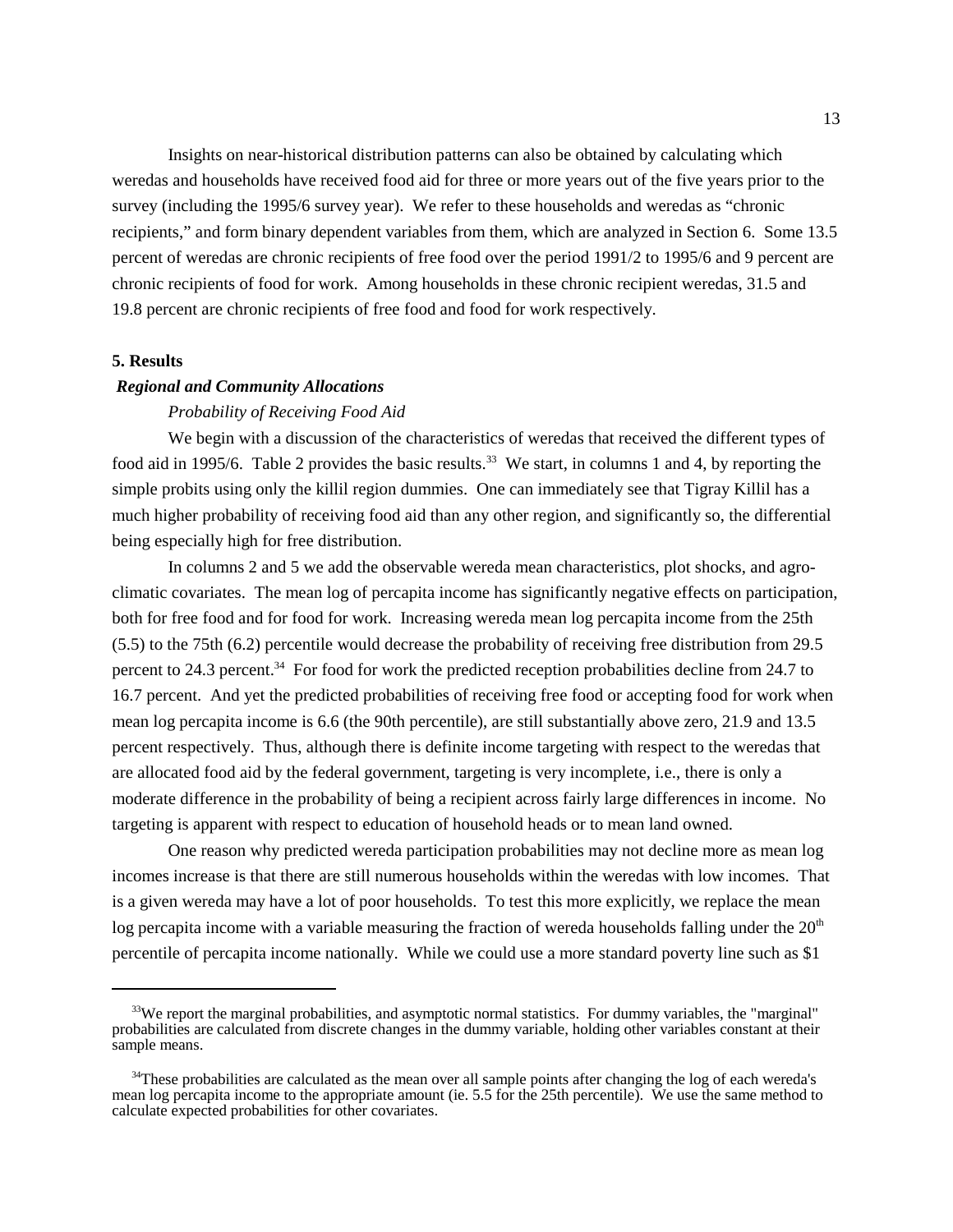per day, that would result in a large fraction of households being below it and so would not be very discriminating. The results, not shown, are almost the same as in Table 2 on non-income coefficients. The marginal probability of this poverty measure is .20, with a t-statistic of 1.47.

Separately from income, the proportion of children with severe stunting or wasting have independent impacts on the receipt of free distribution, but not on food for work. For height for age, increasing the fraction of children in the zone with z-scores under -3 from the  $25<sup>th</sup>$  to the  $75<sup>th</sup>$  percentiles raises the predicted probabilities of receipt of free distribution from 23.0 to 32.1 percent.<sup>35</sup> Moving from the  $25<sup>th</sup>$  to the  $75<sup>th</sup>$  percentiles of zones ranked by the weight for height variable raises predicted receipt probabilities from 23.1 to 30.5 percent. The absence of a measurable impact of either height for age or weight for height on the allocation pattern of food for work may reflect distribution criteria being based on "economic development" criteria, although these would be development criteria that don't include healthiness of population or the long-term economic development effects of poor child health.

Median Meher season rainfall from 1988-95 is negatively (significant at the .05 level) related to the chance of weredas receiving food aid, even controlling for other observables. The mean of median Meher rainfall across weredas is 843mm, a fairly high amount. There is a great deal of dispersion, however, for instance the 25th percentile is 672mm and the 75th percentile, 1047mm. Changing median long-run rainfall from the 25th to the 75th percentiles lowers the average probability of a wereda receiving free distribution by 9.3 percentage points, to 21.7 percent. For food for work average probabilities are lowered from 25.3 to 15.2 percent. So there is some targeting of food aid by long-run regional rainfall levels.<sup>36</sup>

The zone-level rainfall deviation variables (for 1994 and 1995) are not jointly significant in either the free food or food for work case, although rainfall shocks in 1995 has a negative marginal probability almost identical to that on long-run rainfall for free food, and it is significant at the 10 percent  $level.<sup>37</sup>$ 

Of the plot-level shock variables, farmer reports of having too little rain is positively related to both free distribution and participation in food for work at the wereda level and reports of too much rain are positively related to receiving food for work, each significant at 5%. Moving from the 25th to the 75th percentiles of the plot drought variable raises the probability that a wereda would receive free

 $35$ The  $25<sup>th</sup>$  and  $75<sup>th</sup>$  percentiles of the fraction of children 6 months to 5 years with height for age z-scores under -3 are .44 and .54 respectively. For weight for height z-scores under -2 the 25<sup>th</sup> and 75<sup>th</sup> percentiles are at .072 and .097.

<sup>&</sup>lt;sup>36</sup>Quadratic terms, when tried, were only significant when history variables are added. They are not reported here.

<sup>&</sup>lt;sup>37</sup>We experimented with quadratic terms in both rainfall shocks, thinking that larger shocks might elicit a larger response. In the case of free distribution that turned out to be the case for the 1995 shock, but the opposite held true for the 1994 shock. The marginal effects are 5.73e-5 (z-statistic of 0.28) and -6.07e-7 (z-statistic of 1.86) for 1995 and -3.5e-4 (z-statistic of 1.10) and 1.21e-6 (z-statistic of 1.71) for the 1994 shock. The joint chi-square statistic is 10.32, which is significant at the .05 level. For food for work, the rainfall shock variables remain not jointly significant at standard levels, a chi-square statistic of 5.65 with 4 degrees of freedom.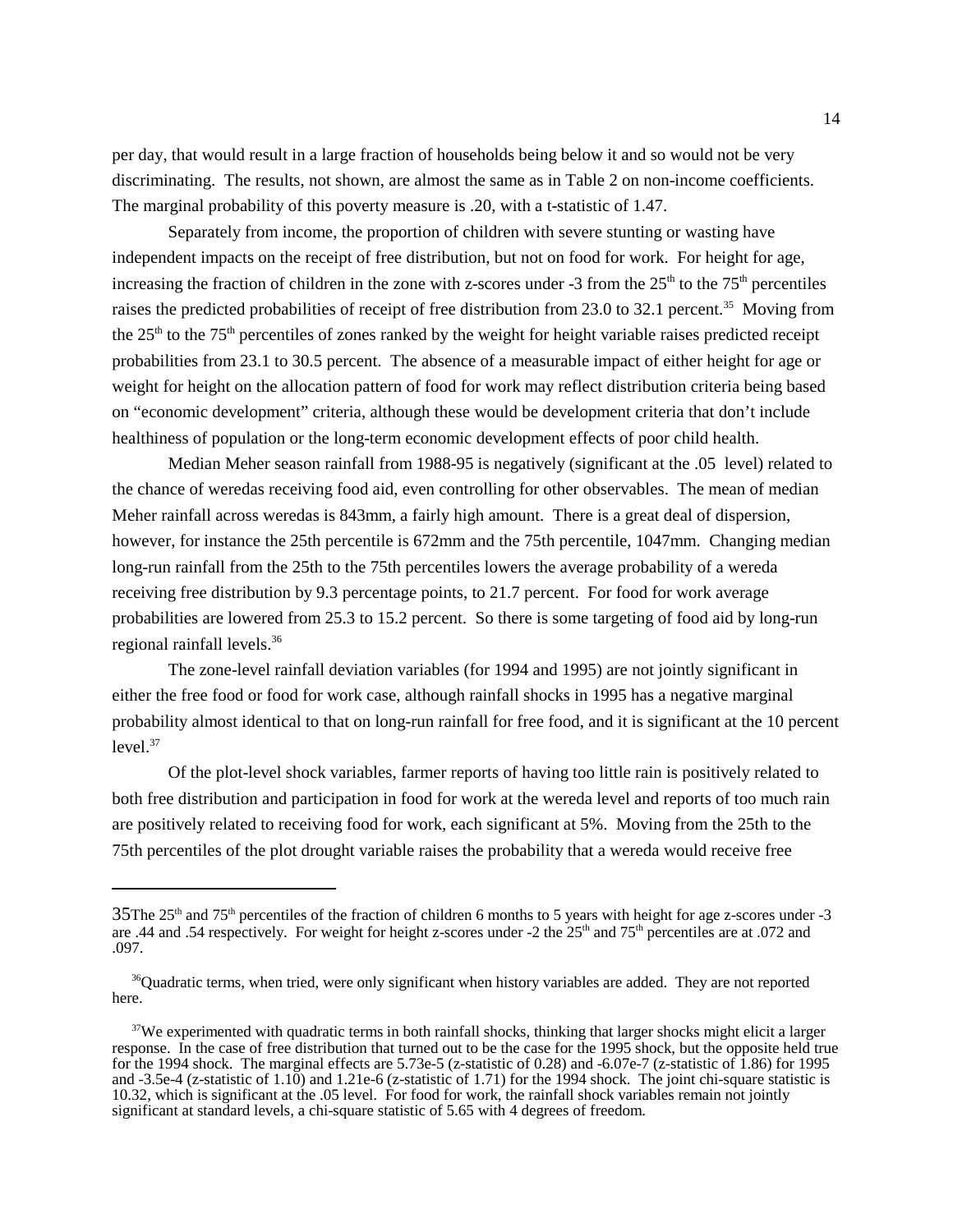distribution from 24.4 to 26.7 percent The disease and pest shock variables do not significantly affect food aid receipt. Food for work probabilities increase from 18.0 to 20.5 percent across the interquartile range for the drought shock variable and from 17.4 to 20.4 percent for the flood shock variable. The fact that these are small changes in the odds of wereda participation stems in part from the fact that the interquartile range for drought problems is small, from 0 to 7.5 percent of area.

Specifications were tried that included interactions between long-term rainfall and the two rainfall shock variables and separately, between long-run rainfall and plot-level shocks. None of these proved jointly significant. In addition, we interacted mean wereda percapita income with each set of shock variables, separately. Neither was close to significant in the case of rainfall shocks,<sup>38</sup> while plotshock-income interactions were jointly significant at the .05 level for free distribution.<sup>39</sup> The major effect is that the impact of flooding on receiving aid is greater for higher income weredas.

Among other covariates, elevation is positively (and significantly at the .10 level for free distribution, at the .05 level for food for work) related to receipt of food aid, but the road dummy variables tend not to be significant. The interpretation of the elevation variable is not straighforward, but may be related to the fact that highland areas tend to suffer from greater land degradation and population pressure compared to lowland areas and, as a result, tend to be more intensively targeted in food assistance programs.

The Tigray marginal probability is almost unchanged for free distribution when covariates are added, and actually increases for food for work. One can conclude that these observable covariates do not help explain why weredas in Tigray (and the small "other regions" category) are so likely to receive food aid. As shown in Table 1, per capita incomes in Tigray during the survey year were actually 12 percent higher than the national average, only 15 percent Tigrean households fell into the bottom national income quartile, and the incidence of child stunting and wasting are comparable to the national averages.

Once we control for the wereda's recent history of receiving food aid, which we do in columns 3 and 6 of Table 2, the regional effects lose their explanatory power in the case of free distribution. The Tigray "marginal" probability falls from .5 to .1 and loses statistical significance. In contrast, the Tigray effect on food for work shrinks only a little and remains significant at the .10 level. Marginal impacts of being in other regions also shrink towards zero for free food, except for Amhara, which becomes more negative.

The history dummy variables have extremely large "marginal" effects that swamp all else. The single most important factor determining current year probability of receiving aid is how commonly it was received in the past. Interestingly, the "cross-program" effect (e.g., the change in marginal probability of receiving free food resulting from receiving food for work in the past) is positive and

<sup>&</sup>lt;sup>38</sup>Chi-square statistics testing the two interaction terms jointly are 2.05 and 0.97 for free distribution and food for work respectively.

 $39$ The chi-square statistic for those three interactions is 9.55.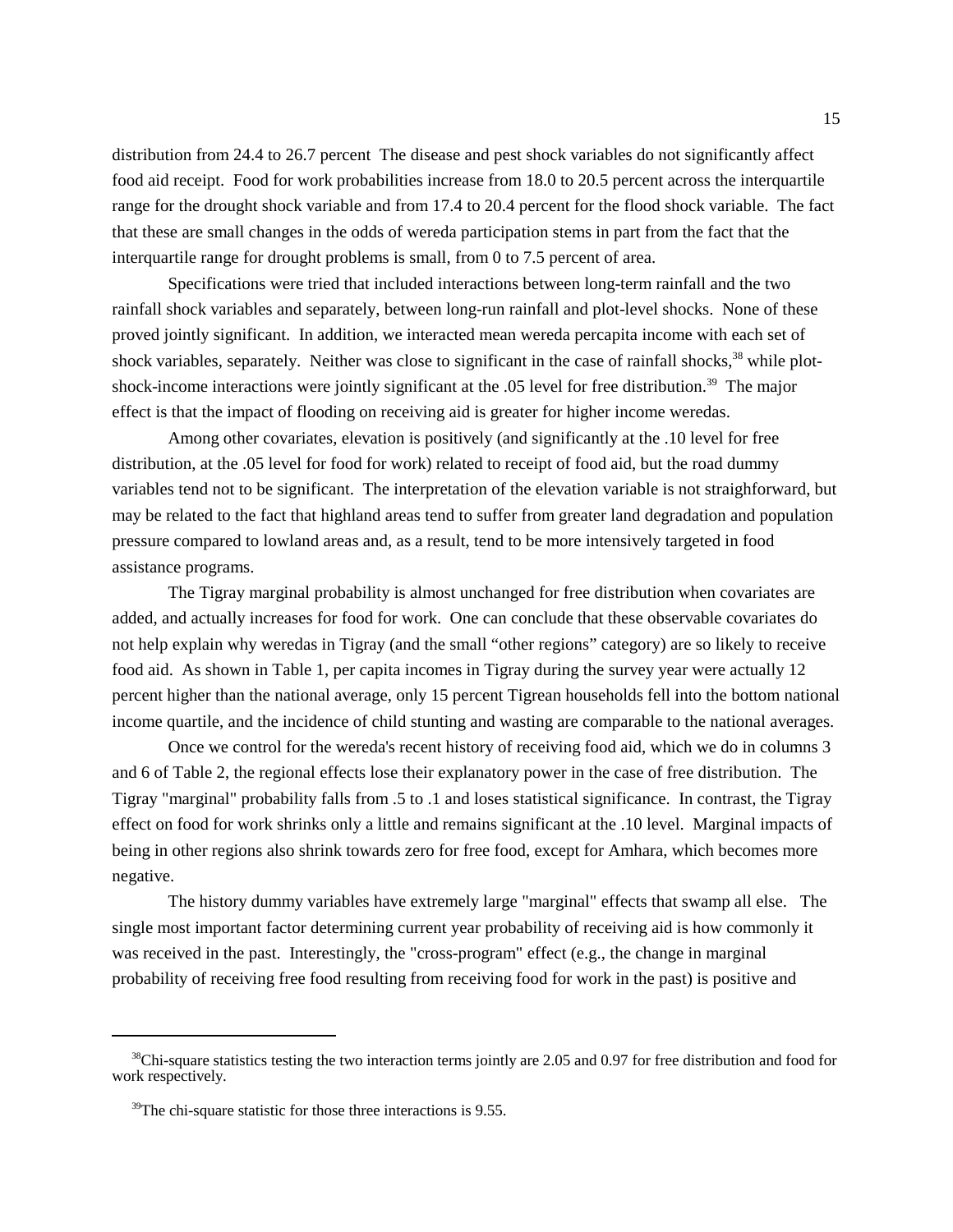significant at the .01 level.<sup>40</sup> The pattern of allocation by government indicates that it does not view the two programs as substitutes.

The interpretation of these "own" and "cross" program effects is tricky because these history variables are effectively lagged endogenous variables. One can usefully think of the problem as one of separating the impacts of unobserved heterogeneity from history, or state dependence (see, for instance, Heckman, 1981). Equation 1 is a prototype example in which the regression includes a lagged dependent variable,  $Y_{i,t-1}$  while the unobserved error term includes a part,  $\mu_i$ , which is time-invariant, but differs by

$$
Y_{i,t} = Y_{i,t-1}\alpha + X\beta + \mu_i + \varepsilon_{i,t}
$$

weredas or households and a part,  $\varepsilon$ , that is independent over time and across weredas.<sup>41</sup> The problem is that  $Y_{i,t-1}$  is correlated with  $\mu_i$ , though it is independent of  $\varepsilon_{i,t}$ , so that OLS (or simple probit) estimates of  $\alpha$  are inconsistent as estimates of the true history effects, so long as  $\mu$  exists. Another way of looking at the problem is that our usual estimates of  $\alpha$  can't distinguish between whether the impact of Y<sub>it-1</sub> represents a true history effect or the effect of the omitted unobserved heterogeneity term,  $\mu_i$ . The error component  $\mu_i$  can usefully be thought of as arising from time-invariant unobserved variables at the wereda (or household) level, such as may be related to long-run neediness. Real effects of  $Y_{i-1}$ , can be usefully thought of as representing inertia. From these probit results we unfortunately can't distinguish between the two, although later we will use what we consider to be good proxies for  $\mu_i$  in an attempt to do so.

Note that the income and average rainfall variables that had significant impacts in our earlier specification are no longer significant and have marginal effects that shrink to practically zero, particularly in the free distribution equation. However, the child health variables in the free distribution equation and the plot-level shocks in both FD and FFW probits maintain the magnitude of their marginal impacts (or shrink slightly) and their significance levels. This finding is important because it implies that even controlling for past receipt of aid, having extremely poor child health and plot-level water shocks will increase the chance of an area remaining an aid recipient. This implies that despite history, some flexibility exists in the case of free distribution. But the magnitude of these impacts are small compared to the effects of historical receipt on current food aid allocation.

# *Values of Food Aid Received by Weredas*

In addition to exploring whether weredas received food aid, it is of interest to explore the determinants of how much food aid was received per household. The decision rules applied may be quite

 $40$ We have tried disaggregating the food for work history dummy variable in the same way as we do the free distribution variables, when estimating the free distribution receipt probits (and visa versa), but it does not make much difference.

<sup>&</sup>lt;sup>41</sup>When we analyze households with wereda fixed effects, the fixed effects will capture any wereda-level unobserved effect. However, there may be unobserved household-level effects that remain.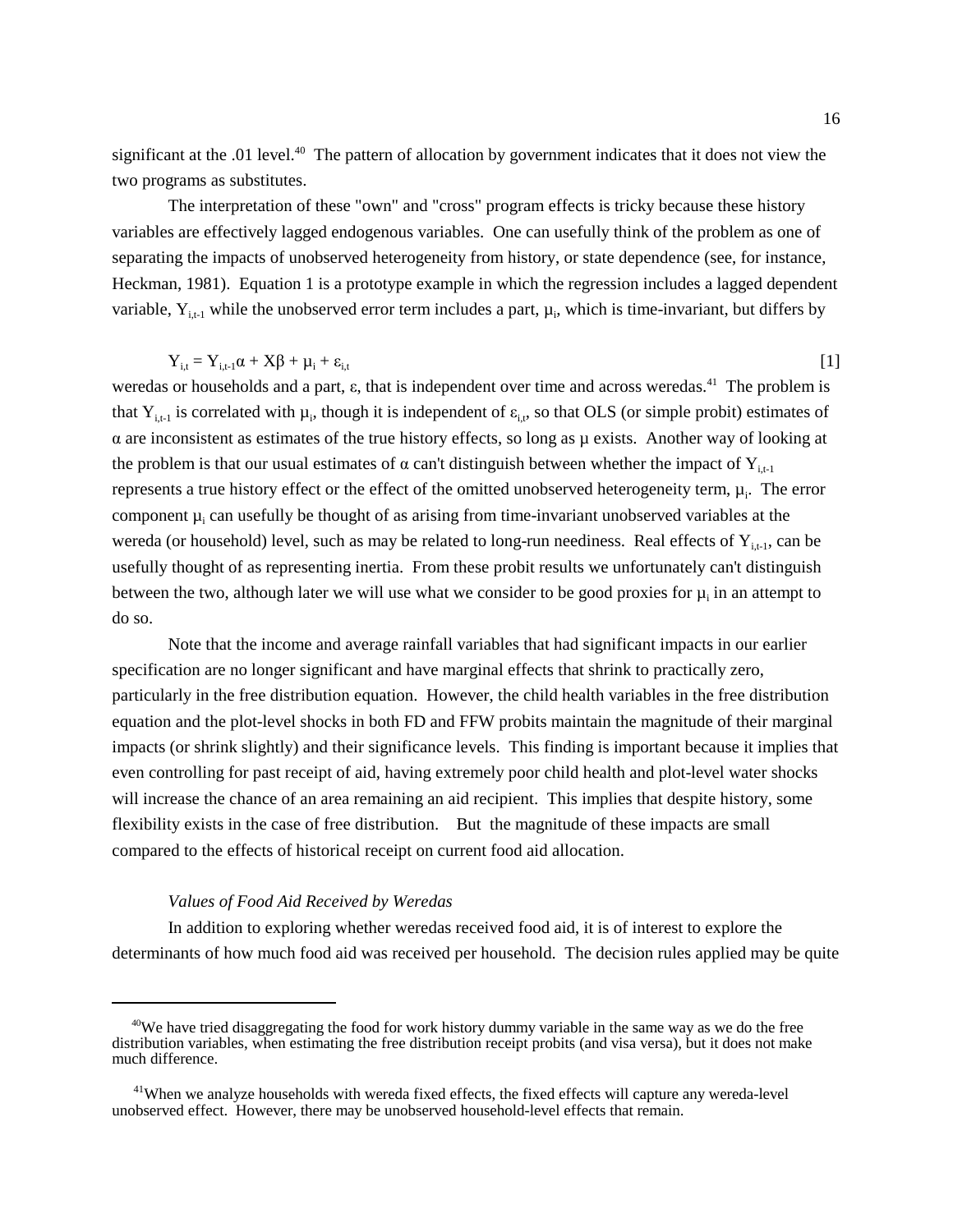different than the ones used to determine whether a wereda should receive any aid. For example, if the fixed costs of moving aid programs across weredas is very high, one wouldn't expect programs to move rapidly as new information, such as on new rainfall shocks, became known. However, it is plausible that fixed costs related to changing throughput may be less, especially for reducing throughput. Consequently it is possible that the impact of shocks, even conditional on past history may be larger for the amount of aid per household than it is on the probability that weredas are dropped or added to the programs.

In this analysis, we exclude weredas that received no food aid because we want to concentrate on the decisions made regarding amounts, which as discussed in Section 2 seem to differ from those having to do with who gets any. Table 3 contains the truncated OLS results for free distribution and food for work respectively. The table is organized similarly to Table 2. The sample sizes are small, and hence nothing is estimated with precision. Indeed F-tests of all coefficients jointly passes at just under and just over the .10 level for free distribution and food for work respectively. Among the individual coefficients that are significant at the .10 level, mean wereda percapita income negative affects the value of free distribution received percapita, while a higher proportion of elderly positively affects the value of FF received. Having more area affected by diseases also raises the amounts percapita that are received. In the case of mean income, a large change, from the 25th to the 75th percentiles, would lower the mean percapita value received by approximately 15.4 birr, just over 60 percent of the 24.9 mean percapita value of free distribution received in the 96 weredas that receive FD. A shift equivalent to the interquartile range in the percent of area affected by disease would increase mean value of free food aid received by 13.5 birr, also a substantial amount. For food for work, increases in rainfall in 1995 above the 88-95 median actually raises the value coming in. Interestingly, differences in child health and historical allocation patterns among weredas receiving aid have no relationship to how much free food or food for work is received now.

# *Household Allocations Within Weredas*

We now turn to the allocation of food aid to households within weredas. We condition these samples on weredas that have some food aid of the same type available in the same year. This is done to identify the inferred criteria driving allocations within weredas, which, as discussed in Section 2, are made by local committees, not by the central government. Of the households in these weredas, only 40 percent received free distribution and 40 percent food for work. As before, we model receipt of food aid separately from the value received.

We report two specifications. Both contain wereda level dummy variables or fixed effects. One does not contain *household*-level history variables and one does. Because we include wereda fixed effects, in the probit regressions this means that only weredas in which household participation is incomplete are used in the estimation Of course, this is not true for the 2-part OLS regressions for the value of aid received.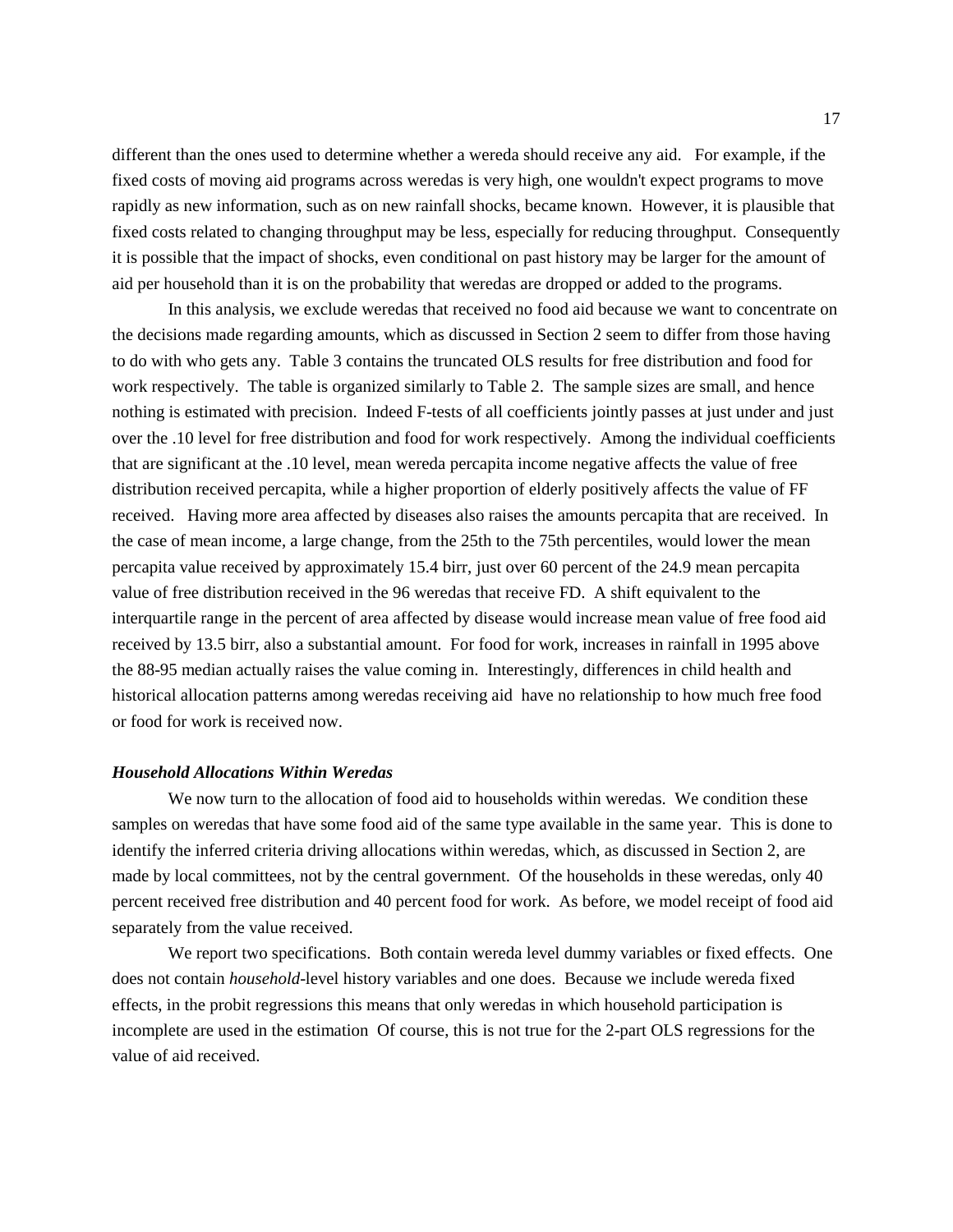# *Probability of Receiving Food Aid*

Table 4 contains the probit results for the probability of a household's receiving food by free distribution and for work. Higher household percapita income reduces the chance of receiving free distribution but has little impact on receiving and accepting food for work. Households at the 25th percentile of national log percapita income have an average probability of 37.5 percent of receiving free food and this falls to 28.9 percent at the  $75<sup>th</sup>$  percentile. It remains relatively high, at 25.1 percent at the 90<sup>th</sup> percentile.

The negative income effect for free food remains significant and its magnitude unchanged when history variables are added. The results generally indicate that income targeting does play an important, but incomplete role in allocating free food to households. In the case of food for work, income does not affect households' decisions to participate in food for work programs should they be operating in the area.

Education of the household head also has a negative impact on households receiving free distribution, independent of income. Education of the household head has a much smaller, and not significant, independent effect on receiving FFW. Households with a higher proportion of children are more likely to obtain free food, as are protestant households. However, household size and having an unmarried female head are only weakly (negatively and positively, respectively) related to the probability of getting free food and child health is not related at all. Households with more elderly members are less likely to engage in food for work.

None of the shock variables are related to the distribution of free food and only having disease or pest problems is related to food for work participation. With wereda fixed effects included, we have a good test of whether free food aid is being used to insure against idiosyncratic plot-level shocks. The fact that we don't observe significant plot shock impacts suggests that this form of aid is not being used for insurance purposes. On the other hand, these results are holding current income constant. However, when income is removed from these regression (Table A.1), still the plot level shock variables are not significant.

Instead of insuring against negative weather or pest shocks, the results indicate that food aid, particularly food for work, is going to households that received it chronically, for all 4 years in the prior 4 years to 1995, possibly reflecting long-run need. On the other hand, households that received aid only once or twice in the past 4 years are *less* likely to receive it now (remember that this is in weredas in which some, but not all, households receive aid). This suggests cycling over time of households getting aid, but that is cycling unrelated to the covariates that we are controlling for. This, in turn, suggests that there is some flexibility of inter-year distribution within weredas.

#### *Values of Food Aid Received By Households*

Table 5 contains the 2-part OLS results for households living in weredas participating in food aid programs. The major result, for both free distribution and food for work value received is the very strong negative relationship with household size. Within weredas, adding one person (in the age proportions as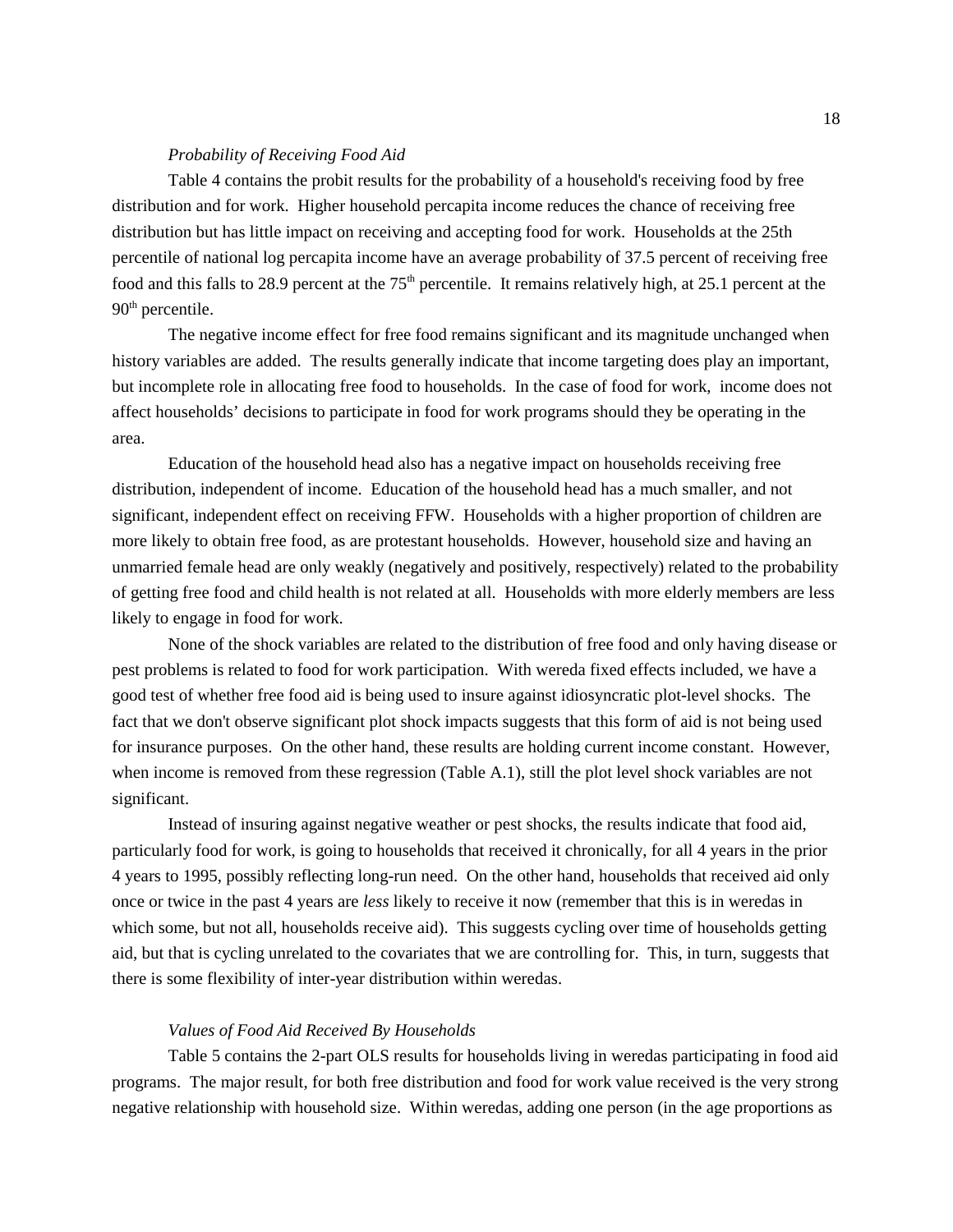currently exist) lowers the value of free distribution by 11.8 birr percapita. Remembering that the average value of free food consumed among those that receive it is 18 birr, this is a substantial impact. For food for work, the magnitude of the effect is smaller, 4.8 birr less for every additional household member, but is still highly significant.<sup>42</sup>

The negative impact of household size on food aid within weredas is intriguing. The Sharp Report (1997) suggests that for food for work, there sometimes may be constraints in the *dejure* rules whereby only one member per household is allowed to work. To test for this we re-run the food for work 2-part regressions, but using total value of household food for work as the dependent variable instead of percapita value. This turns the household size coefficient positive, still significant at the .05 level when wereda dummy variables are used.<sup>43</sup> Hence larger households receive more food for work aid, but less percapita.

The plot-shock covariates are never significant in these regressions; the F-statistics are 0.6 for free distribution and 0.5 for food for work. Hence there is no evidence that local authorities use food aid as local insurance to help households who have suffered transitory losses.

The coefficients on the history variables differ from the wereda results. The group coefficients are jointly significant only in the case of food for work, although the coefficient for receiving in all of the last four years is significant in the free distribution equation. The magnitude is only large if the household has been a chronic receiver of food aid (in three or four of the past four years), in which case food for work increases by between 23 and 35 birr per year.

#### *Robustness Checks*

As mentioned, there is an issue of the potential endogeneity of current income. Several of our measured covariates may work through income, and thus have their impacts be understated when income is included. As a check we run the regressions without income, for both the basic wereda and household probit specifications. We add the value of animal assets owned at the time of the survey (including (including cattle, sheep, goats, poultry, pigs, donkeys, and horses) to measure resource availability. The results are reported in Table A.1. As one can see, coefficient estimates are remarkably similar to those of the base specifications, so it would appear that endogeneity of current income is not such a problem in this case.

## **6. Chronic Participation**

The results so far infer factors associated with *current* participation in food aid programs. We can actually do somewhat more. While we don't have panel data, we do know whether households received free food or food for work in the four-year period before June 1995, and how many years out of

 $^{42}$ A quadratic term in household size is significant in the food for work truncated regressions. The shape of the relationship is negative and convex.

 <sup>43</sup>Then log of percapita income coefficient becomes more negative and is significant at the .10 level.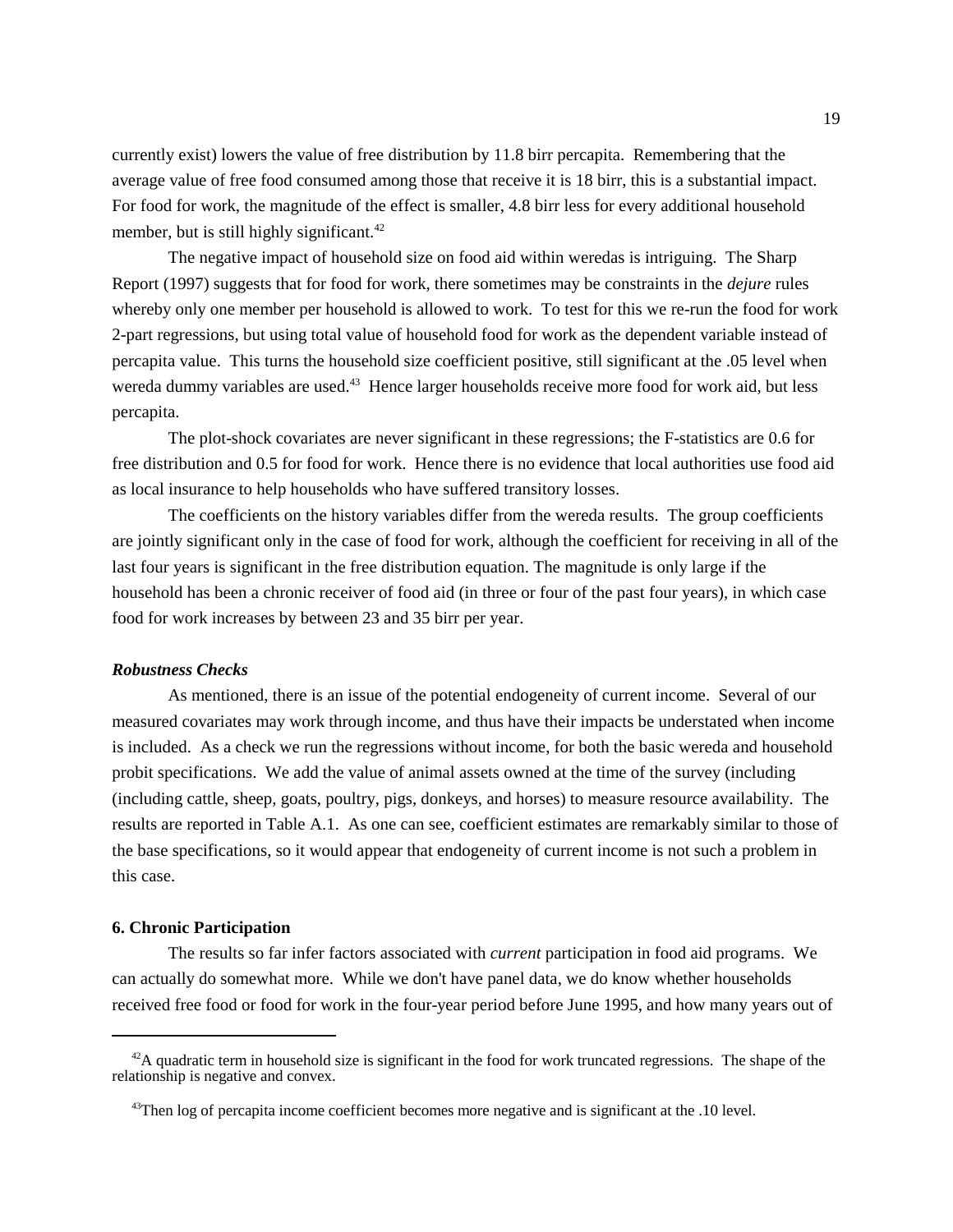that period. We can therefore analyze factors associated with past participation and whether the household (or wereda) is a chronic participant. Chronic recipients of food aid may be at risk of becoming dependent on aid, changing their behavior significantly.

For this analysis we define chronic use as a wereda or household that has received aid for 3 or more of the past five years. Table 6 contains the probit results for both weredas and households. At the wereda level, we see that there is a strong Tigray effect on chronic receipt of free food. Of the 47 sampled weredas that were chronic recipients of free food, 30 of them are in Tigray. The probability of a wereda being a chronic recipient of free food is increased by 60 percentage points for weredas in Tigray. Smaller but significant regional effects are observed for Amhara and other non-South killils. These findings are consistent with either the inertia hypothesis or the chronic needs hypothesis, or both. However, no such regional effects are observed for food for work. Remember that there is a significant Tigray effect on current year food for work, which suggests food for work is becoming more concentrated in Tigray within the five year recall period (1991/2-1995/6).

Higher mean log percapita income lowers the probability of a wereda receiving chronic food aid, with a larger and more precisely estimated impact on food for work. An increase from the  $25<sup>th</sup>$  to the  $75<sup>th</sup>$ income percentile lowers the predicted probability that a wereda is a chronic recipient of food for work from 12.0 to 6.7 percent, the mean rate being 9.0 percent. Relative to the mean, this is a large impact. The income effect is smaller for free food. Being in an area with higher long-run rainfall also significantly lowers the chances of being a chronic recipient, particularly for free distribution. In that case, predicted probabilities of receiving FD at the interquartile range of long-run rainfall are 16.9 and 6.7 percent. Having a higher proportion of children with height for age z-scores under -3 raises the probability of being a chronic recipient of food for work, but interestingly, not of free food.

For chronic recipient households, the analysis is confined to households that live in weredas containing chronic recipients. We control for wereda fixed effects with the inclusion of wereda dummy variables. We find that households with low current percapita income, a head without formal education, a high proportion of elderly members, and a female head without a living spouse are all more likely to be chronic free food aid recipients. Chronic participation in food for work is negatively related to current income, but to little else. Predicted conditional household participation probabilities range from 34.8 to 22.4 percent at the interquartile range of percapita income for free food and from 21.9 to 14.1 for food for work. As mentioned, it is likely that attenuation bias affects the current income variable as a measure of long-run income, so that the true income effects may be larger in magnitude. However, it is also possible that past food aid may raise productivity among household workers which might raise current income, imparting a positive bias.

#### **7. Does Past Receipt of Food Aid Reflect Chronic Needs or Inertia?**

A major question raised by these results is whether current and chronic allocations reflect chronic need or perhaps high fixed costs of changing the area of program operations, or both. As discussed above, this is a very difficult question to answer because of the problem of unobserved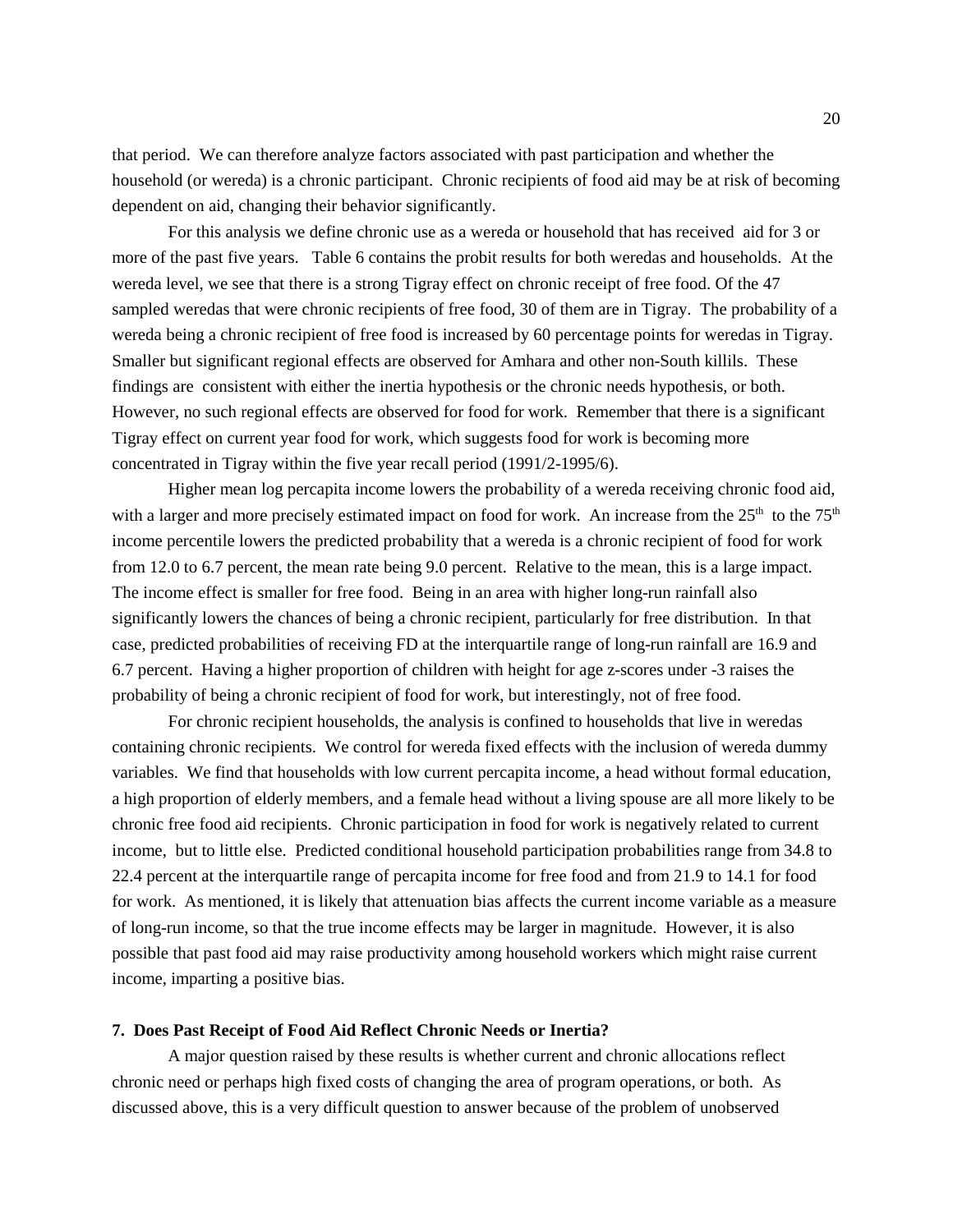heterogeneity across weredas. While we won't be able to claim to have answered this question conclusively, we can shed some light on it by including two additional variables: one showing food aid needs during the 1980s, as assessed by the Ethiopian Relief and Rehabilitation Commission (RRC), the precursor to the current Disaster Prevention and Preparedness Commission, and the other showing food aid needs in 1995 as assessed by the DPPC.

Records from the RRC at the old Administrative District level (there are 93), indicate that agency's estimate of the severity of the food situation in each year, measured as the proportion of the district population that "need" food aid.<sup>44</sup> We match the 1995/6 wereda boundaries to those of the old Administrative Districts and then construct a variable that averages by Administrative District the RRC estimates of "needs" over the five year period 1984-88.<sup>45</sup> By doing so, we create a variable that measures the food aid needs during the major 1984/5 famine and the first four recuperative years after it. We use this variable as a proxy for unobserved time-invariant heterogeneity,  $\mu_i$  in equation [1], to try to explain current year and chronic food aid receipt at the wereda level, adding this variable to our base specifications in Tables 2 and 6.

We also add the assessed needs variable from 1995. Since the DPPC makes their needs assessment *before* making their allocations, this "needs" variable is not another form of our dependent variable, although in principle it should be highly correlated with it. Adding it to the base results obviously changes the interpretation of our other included variables to be net of this factor, but we include it to help control for current period unobserved (by us, the analysts) needs.

We then add the wereda lagged receipt variables to see if they are still significant. To the extent that the RRC assessed 1980s needs variable, together with the DPPC 1995 needs variable, plus the other measured variables such as current mean log percapita income, child health, and region and plot-level shocks, adequately control for  $\mu_i$ , this should greatly reduce, though possibly not eliminate, the bias when using the history variables.<sup>46</sup>

Before discussing the main results it is useful to examine how much of the variation in RRC needs assessments represents time-invariant versus time series variation. If needs assessments have a strong time-invariant component then we can use that variable, or its average over time, as a measure (albeit imperfect) of unobserved time-invariant need. In that case, if we continue to find strong history effects when also controlling for the RRC needs assessment, that would be evidence in favor of inertia in food aid program operations, since we would be controlling for needs that are time-invariant. If on the

<sup>&</sup>lt;sup>44</sup>The data cover the period from 1979 through 1988. How "needs" are established by the RRC is unclear, but according to Patrick Webb, a nutrition scientist who spent much time conducting field work in Ethiopia during the mid- and late-1980s, they are an assessment of perceived food aid needs (personal communication).

<sup>&</sup>lt;sup>45</sup>The program MapInfo was used to rescale the current wereda boundaries to the same scale as the hardcopy Administrative District maps that we have. We were then able to do the matching.

<sup>&</sup>lt;sup>46</sup>We also considered using the RRC variable as an instrument for the history variables, but since there are four of those, we need additional instruments for identification. Lagged rainfall deviations were tried, but did not explain the history variables very well.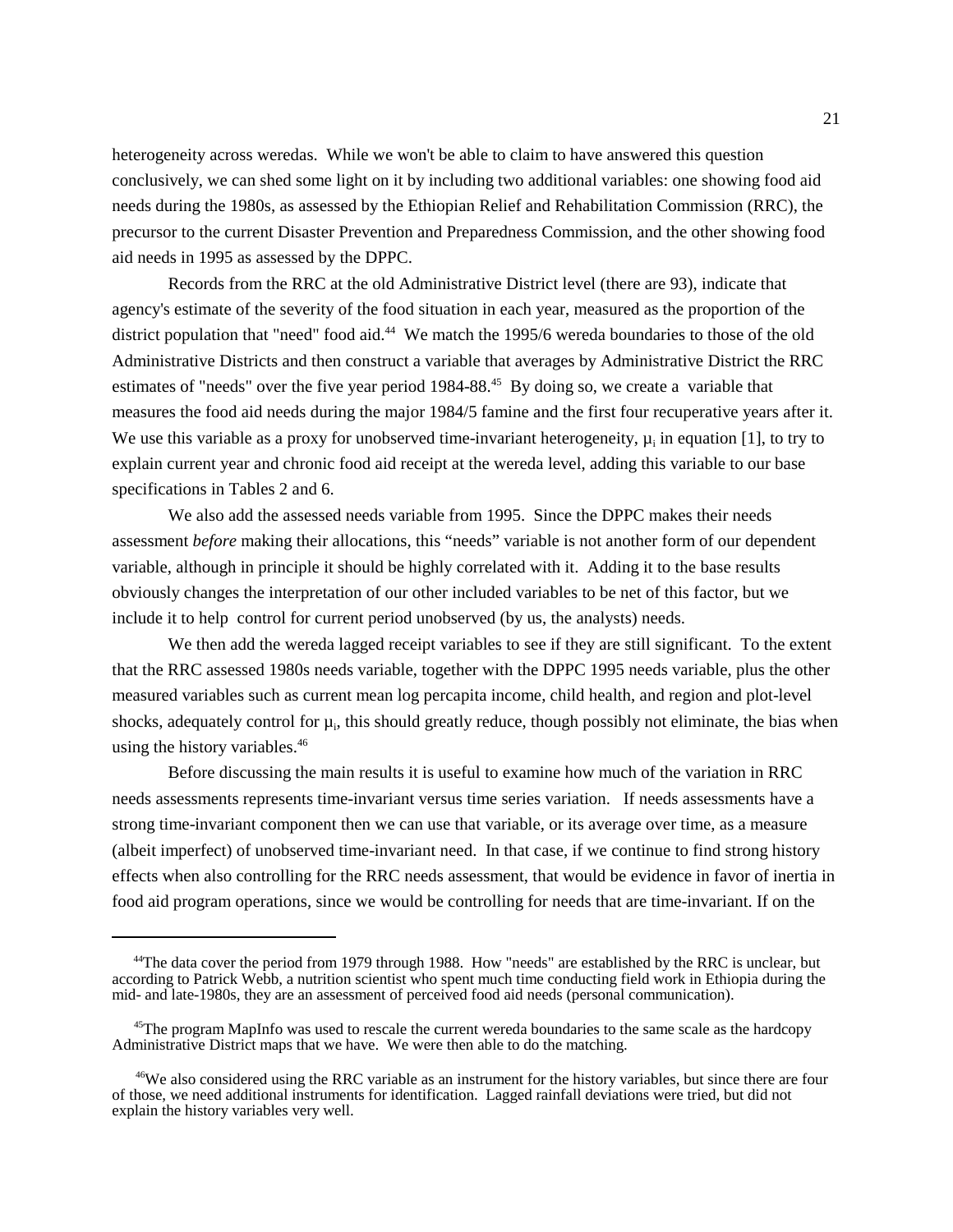other hand, perceived needs do change over time, then one would have to worry more about controlling for current year needs when interpreting the history variables. Using the 1995 DPPC needs assessment variable should go some way towards meeting that goal.

To explore the question of the time-invariance of needs, we take the raw RRC assessments of the percent of the Administrative District population that needs food aid, for each year of data available, and regress this on a set of Administrative District dummy variables. This is equivalent to an analysis of variance, and it turns out that 52 percent of the needs variation is across ADs (that is the  $R^2$  is .52), the other 48 percent being over time, within districts.<sup>47</sup> Thus the RRC needs assessment variable does have a strong time-invariant component to it, but it does vary over time as well. To remove the time-varying part, we average the variable over the period 1984 to 1988.

For the DPPC 1995 needs assessment, an obvious question is how related it is to our observed covariates, including the 1984-88 RRC assessed needs. We answer this question using tobit regressions in Table 7. Column 1 findings indicate that DPPC determined that the fraction of households in need of food aid was 27% higher in Tigray and 19% lower in the other smaller regions than in the South (the omitted regional category). And after controlling for all other wereda mean household characteristics, plot shocks, and agro-ecological variables (column 2), the Tigray effect remains. After accounting for all other observed effects (including income levels and child health), weredas in Tigray are assessed to contain 33% more people in need (as determined by the DPPC) than weredas in other regions with similar characteristics. In results not shown, we disaggregate the region dummies into smaller geographic units (domains) and find that there are also significant but smaller impacts of being in a few other domains, not just Tigray. In column 3, the Tigray effect becomes insignificant when we add the RRC variable, in column 3. This indicates that any Tigray bias has existed since the1980s famine period.

It is interesting that the variables that help explain current year allocations are also important in explaining the DPPC needs variable: this includes mean log percapita income, both low child heights and weight for heights, mean log-run rainfall and current period rainfall shortages. Thus a mixture of longer run and current variables seem to be taken into account when the DPPC is making its needs assessments. Adding the RRC variable reduces the magnitudes of several of the coefficients of these variables, such as long-run rainfall, child health and mean household size, and to a lesser extent current income. Hence it would appear that there is both a responsiveness to current conditions as well as a strong time-invariant component to food aid needs as assessed by the current Ethiopian government.

In Table 8 we update the wereda probit results from Tables 2 and 6. We model chronic receipt of aid adding only the RRC variable (columns 1 and 4) and then current year receipt adding both RRC and DPPC assessments (columns 2, 3, 5, and 6). We first see that both chronic receipt of food for free and food for work are positively and significantly related to the average RRC needs assessment from

 $47$ Using region dummies instead we find a very strong effects for Tigray and Wello, the two most affected areas in 1984; coefficients of .39 for Tigray and .33 for Wello, with t-statistics of 8.6 and 8.2 respectively. The only other region with a coefficient significant at the .05 level is Harrage and its coefficient is only .09 with a t-statistic of 2.3.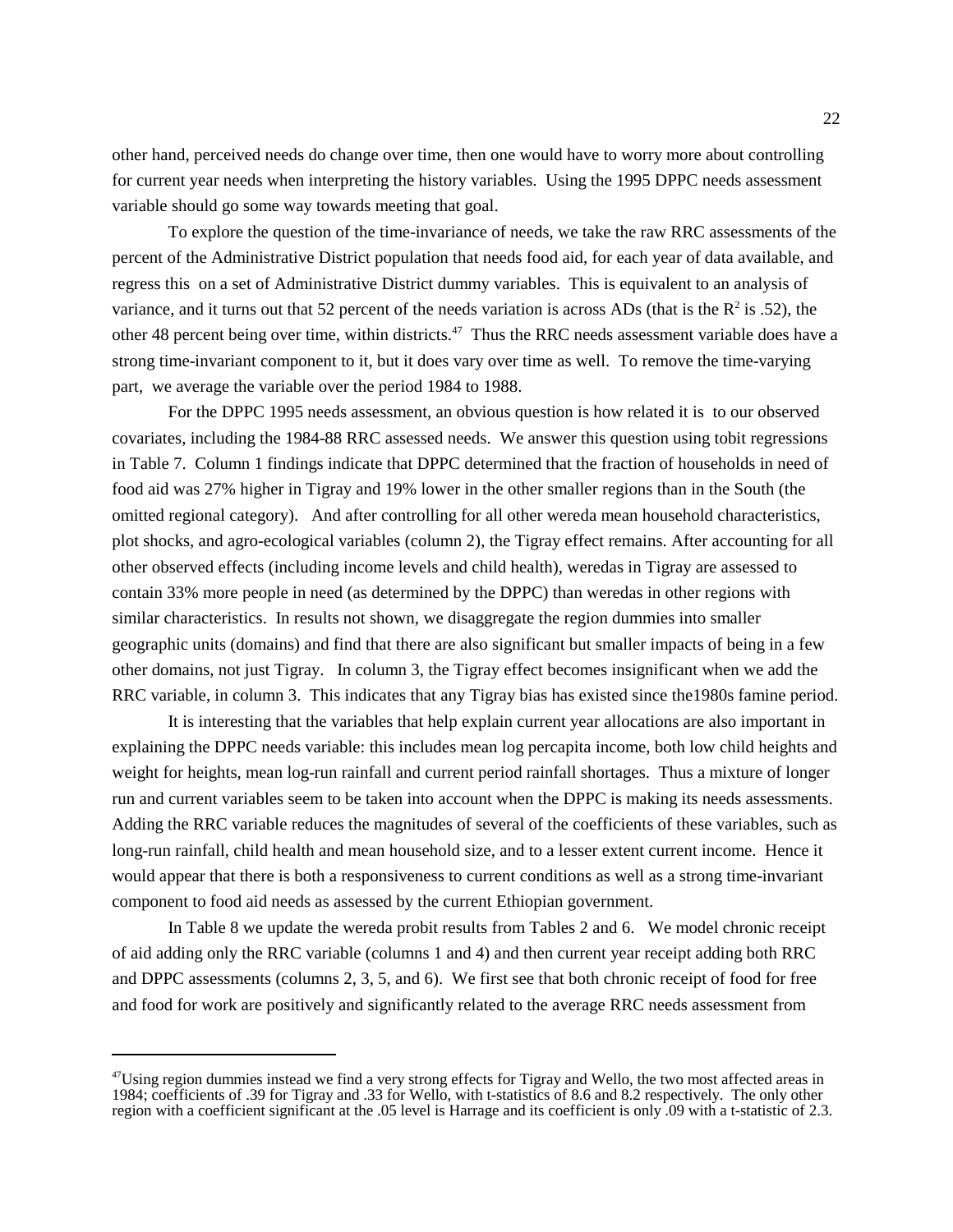1984 through 1988. An increase in the percent affected from 0 to 17 percent (the interquartile range) doubles the mean probability of chronic free food receipt, from 4.3 to 10.0 percent. An increase of the percent of population assessed in need to 44 (the 90th percentile) raises the predicted wereda chronic probability to 27 percent (remember that only 13.7 percent of weredas are chronic receivers, so that these are very large impacts). For food for work, the historical needs impact is a little smaller; a rise in predicted probability of chronic receipt from 4.8 to 8.6 percent at the 25th and 75th percentiles (only 9 percent of weredas are chronic receivers of food for work). Notice in the free distribution probit that the Tigray coefficient drops in half from roughly .60 to .20, being just significant at the .10 level.<sup>48</sup> These results indicate that a large part of the Tigray Region's chronic receipt of free food during the early- and mid-1990s stems from perceptions of its neediness during the 1980s. We conclude that assessed postfamine food aid needs during the 1984-88 period does influence which weredas have remained chronic recipients of food aid in the mid-1990s.

For chronic receipt of free food, it turns out that needs assessment during one year only, 1984, does as well as the average from 1984 to 1988 in explaining distribution across weredas in the 1991/2- 1995/6 period.49 1984 was the first year of the mid-80s major famine in Ethiopia, so that evidently, free food distribution programs initiated after the famine operated recurrently in those areas for at least a decade. Food for work programs became more prominent later in the 1980s, which is why the 1984-88 average and not the 1984 variable explains chronic placement in that case.

Not only does the 1980s needs assessment variable explain chronic wereda food aid receipt, it also explains current year receipt as well (in results not shown). However, when we add the 1995 needs assessment, in columns 2 and 5, the 1980s needs variable is not significant in explaining current year allocations for free distribution. However, even controlling for the 1995 assessments, those from a decade earlier do affect food for work allocations. Conversely, the impacts of the current needs variable is large in the free food case, but effectively zero for food for work. This pattern makes some sense since food for work allocation decisions are made several years in advance, while free distribution decisions are made more concurrently.

Note, too that the Tigray coefficients greatly shrink towards 0: it halves in the food for free equation and shrinks almost to 0 in the case of food for work.<sup>50</sup> Thus the 1980s and 1995 needs assessment variables are having a very similar impact to the 1990s lagged receipt variables. This is exactly what we would expect if unobserved, time-invariant heterogeneity is important; that is  $Y_{i,j}$  and  $\mu_i$ have similar impacts when entered separately into the probits.

 $48$ For food for work, the Tigray coefficient is near zero before the RRC variable is added so that this argument is not relevant.

 $49$ The marginal probability for free food is .517 with a t-statistic of 3.15. For food for work the coefficient is .097 with a t-statistic of only 0.69.

<sup>52</sup> Interestingly, the coefficient on other killils does not shrink for free distribution and does so only a little for food for work.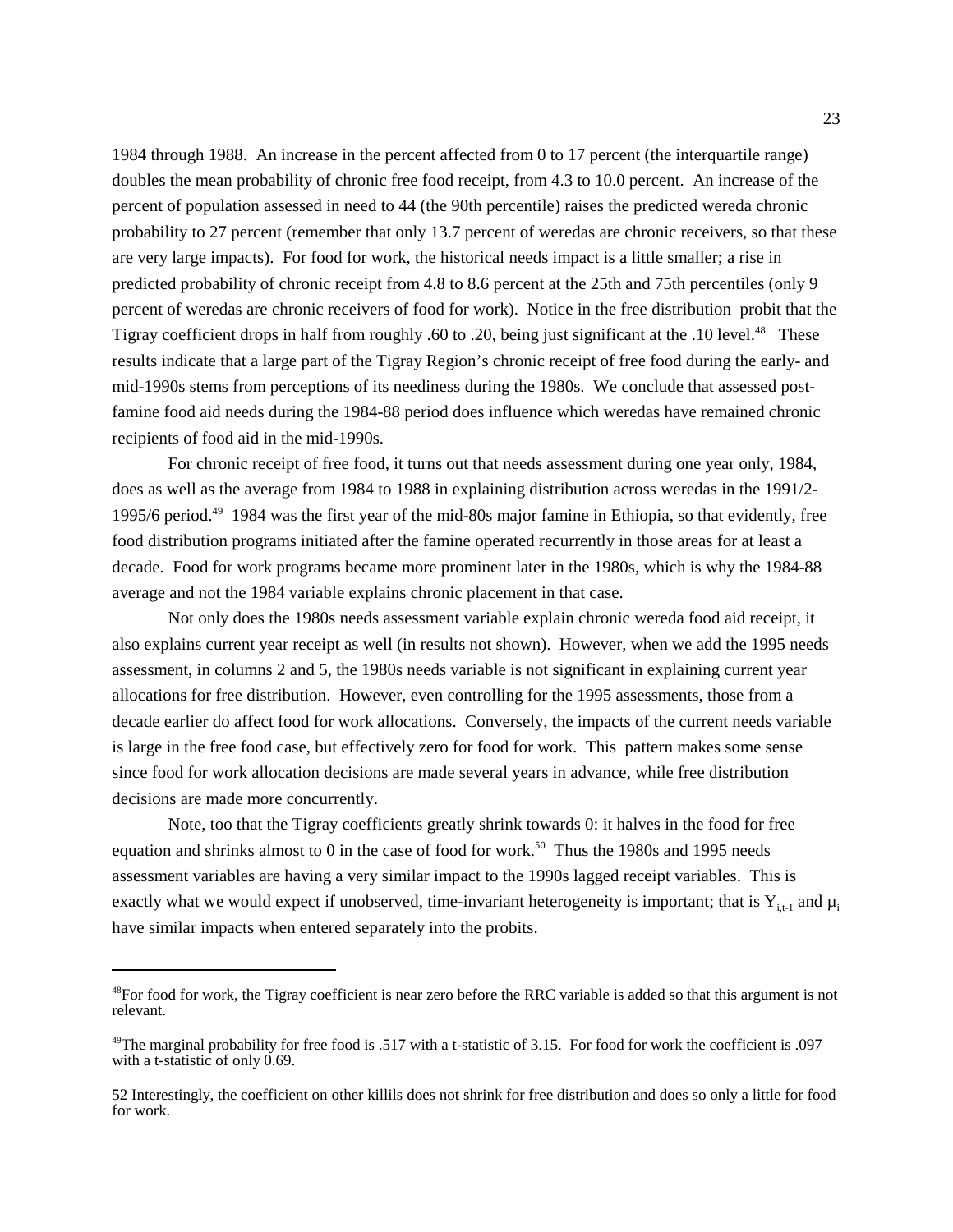To distinguish the separate influences of lagged receipt and time-invariant needs, we add the lagged receipt variables to the current year wereda receipt probit. As one can see in columns 3 and 6, the coefficient on current year needs variable drops by 25 percent in the free food probit and gets even closer to zero in the food for work probit. The 1980s needs variable continues to have zero impact on free distribution and it magnitude on food for work drops in half. On the other hand, comparing the magnitudes of the history coefficients to their values in Table 2, one can see that the two are very close and that the history coefficients are still jointly highly significant when the two needs variables are introduced. We conclude from this exercise that the very large wereda-level impacts of lagged receipt of food aid is not driven by persistent need from the 1984-88 period or of assessed current needs in 1995. These results provide support in favor of the inertia hypothesis.

One potential reason that some observers believe is related to the large allocations to Tigray is an implicit income transfer by the central government to the Tigray region after the ending of the civil war in 1991. If this story is driving the strong history effects, then we wouldn't expect these influences to persist when we drop Tigray from the analysis. However, as can be seen in Table A2, the impact of the history variables, alone and with the RRC and DPPC needs assessment variables, are quite close to the results in Table 8. Hence the key findings hold outside of Tigray as well as within it.

Hence while not absolutely conclusive, the evidence is consistent with a story that inertia in the spatial allocation of food aid operations is an important part of the story explaining current year allocations. The results cannot be explained away by the possibility that current food aid allocations represent an underlying political pro-Tigray objective, since the key findings hold even when Tigray observations are dropped from the analysis.

 This finding of inertia has been discussed with and corroborated by selected representatives of food aid agencies in Ethiopia, who have indicated that there are certain fixed costs in setting up supply channels, relationships and standard operating procedures with local authorities. Perhaps, most importantly, there are differences across local authorities in their accountability and organizational ability to manage food aid (such as being able to properly keep accounts of the aid), creating incentives for food aid donors and NGOs to continue doing business with established local groups.

#### **8. Conclusions**

Efficient targeting of food assistance is important because if food aid resources are scarce, some targeting is likely to be required in order to maximize it's contribution to improved health. Great efforts have been made in both high-income and low-income countries to effectively target food assistance resources to the poor. Despite these efforts, there is a paucity of evidence to determine the degree of targeting that is actually achieved in food assistance programs in developing countries, and thus a very limited empirical foundation on which to assess their cost-effectiveness in achieving objectives or to provide feedback to improve the design of food assistance programs in the future. Consequently, and because neither central governments nor food aid donors typically have control or knowledge over the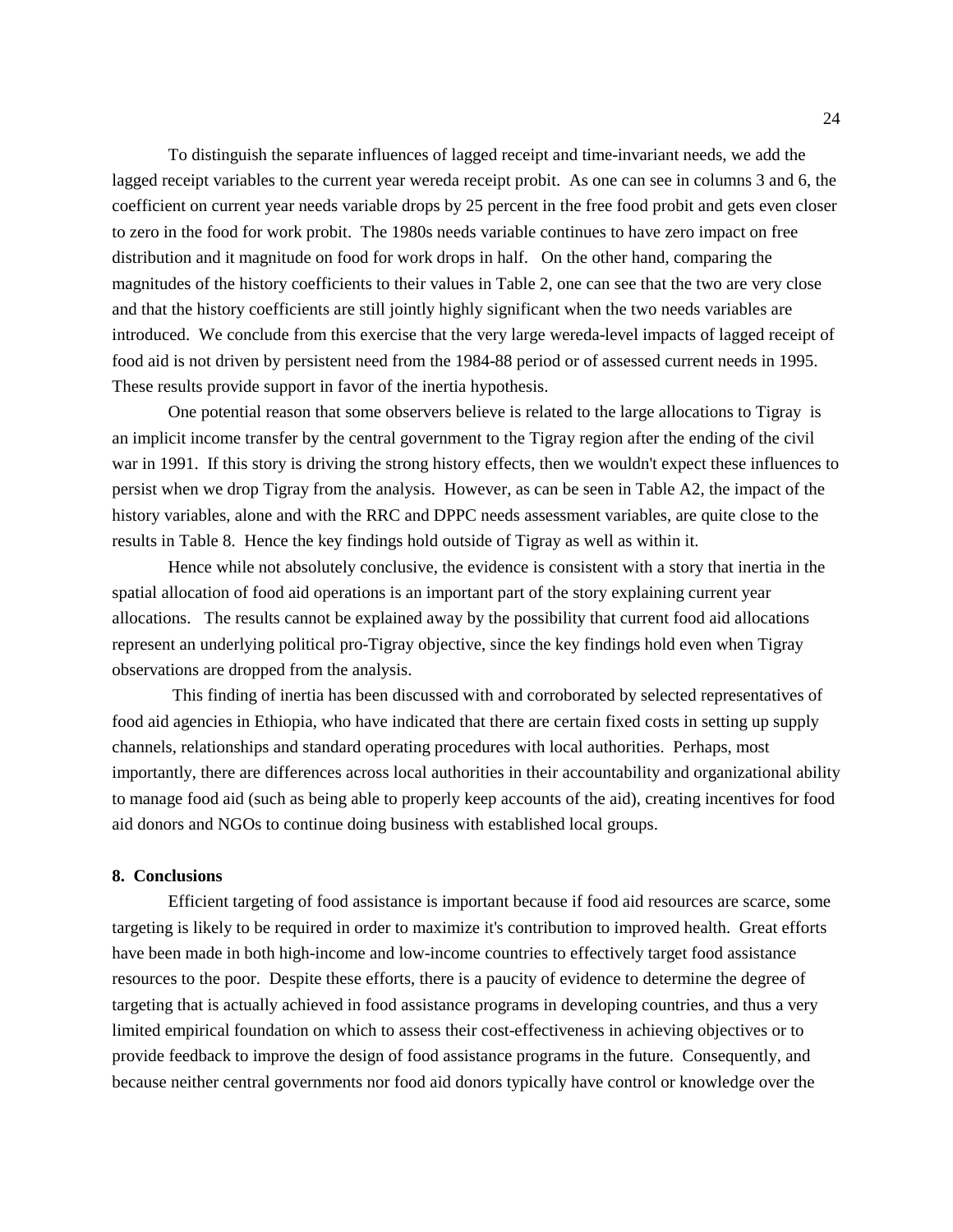ultimate recipients of food aid at local levels, policy discussions of food aid often take place within an empirical vacuum.

This paper starts to shed light on the targeting issue by using nationally representative, rural household data from Ethiopia, collected in 1996, to infer criteria used in the allocation of food aid, both among areas and to households in areas in which food aid is received. The paper determines the extent to which food aid (both free distribution and food for work) is targeted to poor households and communities and to communities with large fractions of children at health risk. We also demonstrate that food aid allocations display a large degree of spatial continuity over time, and are concentrated in areas that, at least during the time of the survey, are not the poorest. Nor does excessively bad health of children (relative to the rest of the country) fully explain the regional distribution. The paper attempts to disentangle two competing explanations for the apparent spatial rigidity of food aid allocations: that the recipient areas are chronically needy, or that needs shift geographically from one year to the next, but that the distribution process is vulnerable to a degree of inertia in the location of food aid programs over time.

The analysis in this paper highlight five key findings: First, there are significant inverse associations between mean percapita income and the probabilities of receiving free food and food-forwork, both for weredas and households within weredas. However, the targeting that this implies is quite incomplete. For example, the wereda results indicate that the probability that a particular wereda (local administrative unit) would receive free food varies from 30.4 percent for the  $25<sup>th</sup>$  percentile of wereda mean log percapita income, to 24.1 percent for the  $75<sup>th</sup>$  income percentile, to 21.1 percent for the  $90<sup>th</sup>$ income percentile. The estimated amounts received also decline significantly as incomes increased, but again incompletely. Assets such as land owned are not related to food aid allocations. Long-run rainfall, is negatively related to aid receipt, but weakly.

Second, independently from low incomes, food aid is targeted to regions having children with extremely low heights and weights given heights.

Third, food aid receipt is responsive to shocks in local rainfall, but also only weakly. Amounts received, on the other hand, are not responsive to weather shocks. Within local areas it does not appear that field-level rainfall shocks affect local allocations to households, so that a potential insurance role of food aid is not being used.

Fourth, there are significant differences in the amounts of food aid allocated regionally, which cannot be explained by observable household and wereda level characteristics.

Fifth, the study's findings indicate that the single most important determinant of whether a wereda receives free food or food for work is whether that wereda has been a recipient in previous years. On its face, it is unclear whether historical use should be interpreted as indicating that inertia is determining allocations; or whether it is unobserved, time-invariant or slowly changing unobservables, such as ones related to chronic need; that are important. In an attempt to differentiate, albeit imperfectly, we find that historical receipt during the early 1990s is highly correlated with an average of assessments of food aid needs from 1984 through 1988, which we use as a proxy for unobserved time-invariant needs.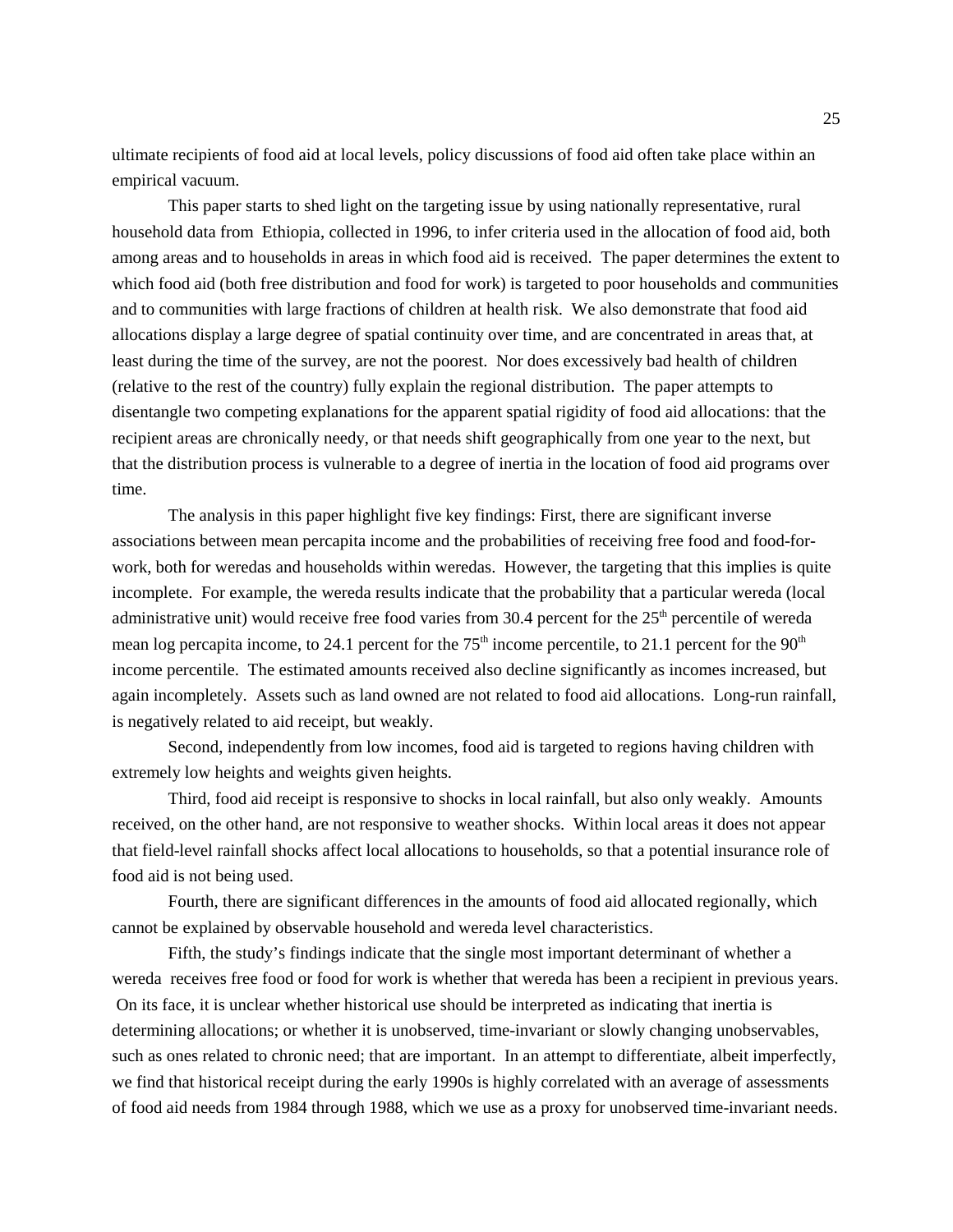The 1984/5 famine was a defining event that influenced the subsequent location of investments of food aid operations in Ethiopia. The available survey data indicate that the poorest areas of the country in 1995/6 were generally not the ones hardest hit by the this famine. However, conditional on historical 1980s needs, and on assessed needs in 1995, it is the recent 1990s pattern of food aid allocation that is most important in determining receipt in the 1995/6 survey year.

From these results, and the fact that current weather shocks have only a small impact on allocations, we tentatively conclude that there is a degree of inertia, or time-invariant rigidity in food aid distribution over time, particularly for food-for-work. This rigidity in food aid distribution does not seem to be accounted for by time-invariant or time-varying unobserved needs, as best as we can measure them. This may arise from high fixed program costs, successful political lobbying by recipient groups, or possibly other reasons. This spatial inertia, whatever the exact cause(s), is a factor that has so far been ignored in both the theoretical targeting and the policy-related food aid literatures.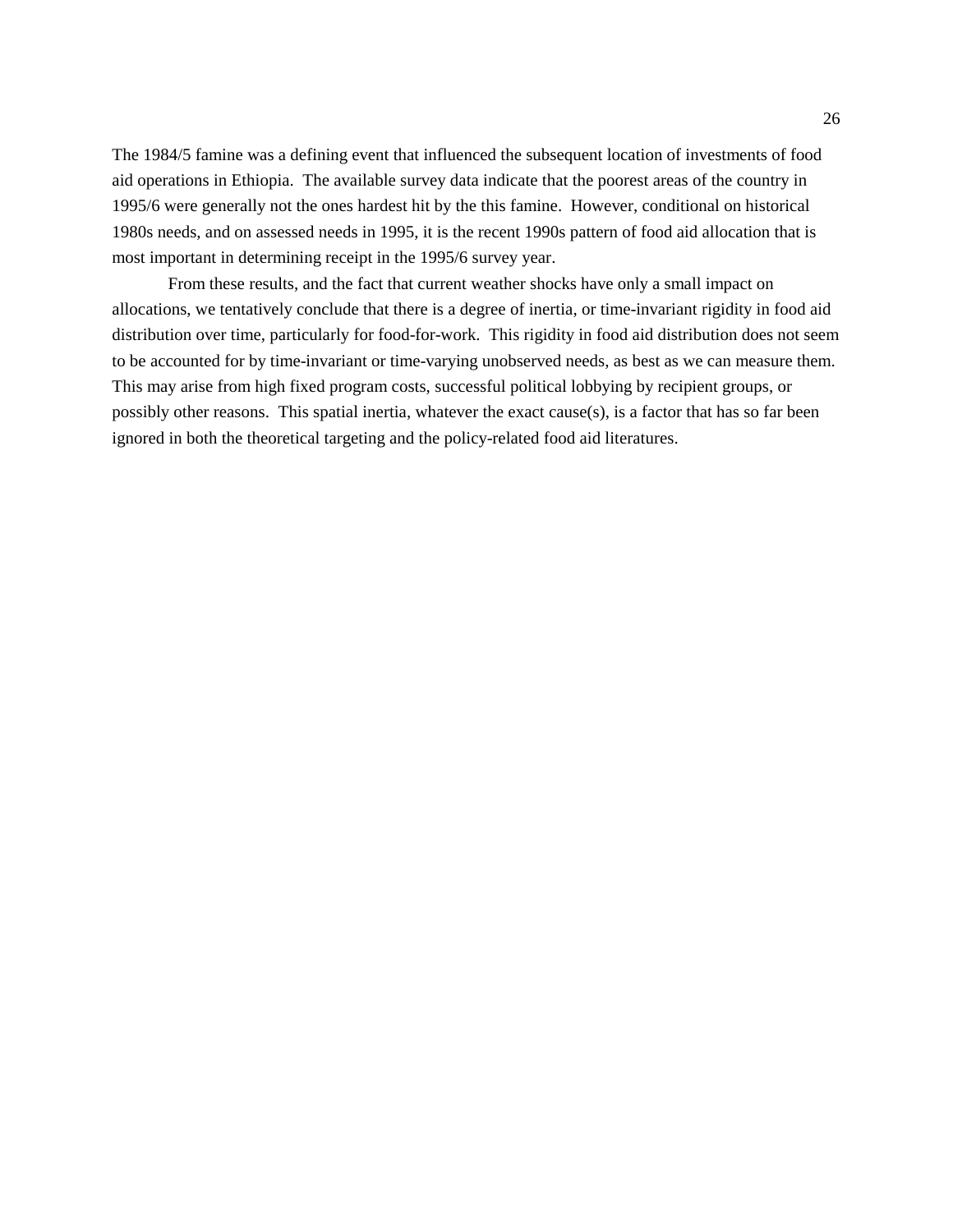#### **REFERENCES**

- Barrett, C. 1998. "Food Security and Food Assistance Programs," in B. Gardner and G. Rausser (eds.), *Handbook of Agricultural Economics*, Amsterdam: North Holland Press, forthcoming.
- Besley, T. 1997. "Political Economy of Alleviating Poverty: Theory and Institutions," in M. Bruno and B. Pleskovic (eds.), *Annual World Bank Conference on Development Economics 1996*, Washington D.C.: World Bank.
- Besley, T. and A. Case. 1995. "Does Electoral Accountability Affect Economic Policy Choices? Evidence from Gubnatorial Term Limits," *Quarterly Journal of Economics*, Vol. 110, No. 3: 769-98.
- Besley, T. and S. Coate. 1992. "Workfare vs. Welfare: Incentive Arguments for Work Requirements in Poverty-Alleviation Programs," *American Economic Review*, Vol 82, No.1: 249-61.
- Besley, T. and S. Coate. 1995. "The Design of Income Maintenance Programs," *Review of Economic Studies*, Vol. 62, No. 2: 187-222.
- Besley, T. and R. Kanbur. 1988. "Food Subsidies and Poverty Alleviation," *Economic Journal*, Vol 98 (September): 701-19.
- Besley, T. and R. Kanbur. 1993. "Principles of Targeting," in M. Lipton and J. van der Gaag (eds.), *Including the Poor*, Washington D.C.: World Bank.
- Besley, T., S. Coate and T.W. Guinnane. 1993. "Understanding the Workhouse Test: Information and Poor Relief in Nineteenth-Century England," Economic Growth Center Discussion Paper No. 701, Yale University, New Haven, CT.
- Clay, D., D. Molla, and H. Debebe. 1999. "Food Aid Targeting in Ethiopia: A Study of Who Needs It and Who Gets It", *Food Policy*, Vol 24, No. 3, forthcoming.
- Cleveland, W. 1979. "Robust Locally-Weighted Regression and Smoothing Scatterplots," *Journal of the American Statistical Association*, Vol. 74, No. 368: 829-36.
- Datt, G. and M. Ravallion. 1993. "Regional Disparities, Targeting, and Poverty in India," in M. Lipton and J. van der Gaag (eds.), *Including the Poor*, Washington DC:World Bank.
- Datt, G. and M. Ravallion. 1994. "Transfer Benefits From Public-Works Employment: Evidence For Rural India," *Economic Journal*, Volume 104 (November): 1346-1369.
- Datt. G. and M. Ravallion. 1995. "Is Targeting Through a Work Requirement Efficient? Some Evidence for Rural India," in D. Van de Walle and K. Nead (eds.), *Public Spending and the Poor: Theory and Evidence*, Baltimore: Johns Hopkins University Press.
- Dercon, S. and P. Krishnan. 1998. "Changes in Poverty in Rural Ethiopia 1989-1995: Measurement, Robustness Tests and Decomposition," WPS/98-7, Centre for the Study of African Economies, Oxford University, Oxford, UK.
- Falkner. F. and J.M. Tanner (eds.). 1986. *Human Growth: A Comprehensive Treatise, Volume 3*, New York: Plenum Press.
- FDRE. 1996. "Food Security Strategy, 1996," Federal Democratic Republic of Ethiopia, Addis Ababa. Grain Market Research Project, 1996-current. "Monthly Market Information Bulletins" various issues, Grain Market Research Project, Ministry of Economic Development and Cooperation, Govt. Ethiopia, Addis Ababa.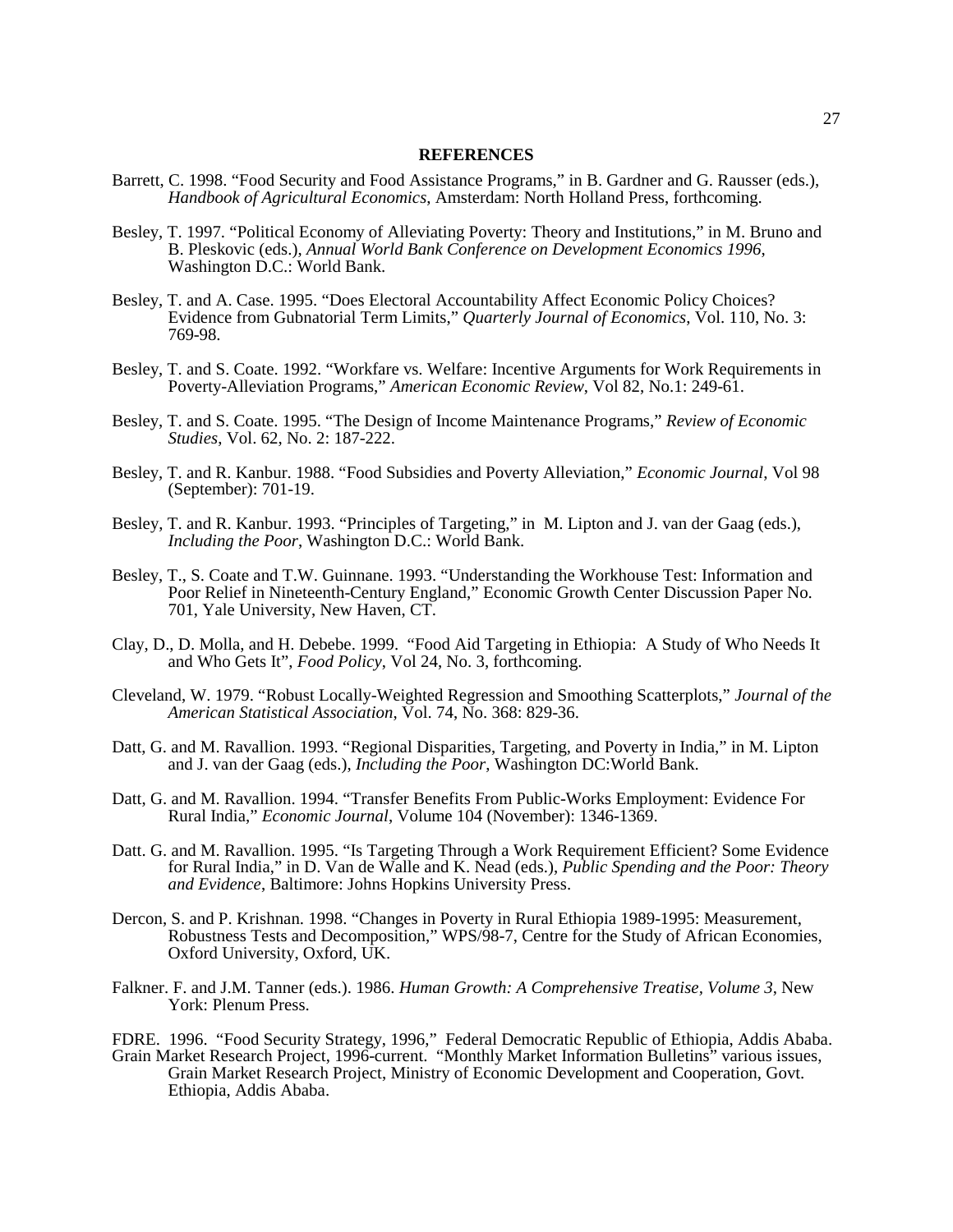- Heckman, J.J., 1981. "Statistical Models for Discrete Panel Data," in C. Manski and D. McFadden (eds.), *Structural Analysis of Discrete Data With Econometric Applications*, Cambridge MA.: MIT Press.
- Jalan, J. and M. Ravallion. 1998. "Transient Poverty in Postreform Rural China," *Journal of Comparative Economics*, Vol. 26: 338-57.
- Jayne, T., J. Strauss, T. Yamano, and D. Molla, 2000. "Giving to the Poor? Targeting of Food Aid in Rural Ethopia," Staff Paper, Department of Agricultural Economics, East Lansing.
- Kebede, B., T. Jayne, and M. Tadesse, "Urban Grain Consumption Patterns in Ethiopia: Implications for Food Pricing Policy and Food Aid Programs," Paper presented at Discussion Forum on Grain Market Performance in Ethiopia, Sodere, Ethiopia, Ministry of Economic Development and Cooperation, November, 1996.
- Pinstrup-Andersen, P. 1988. *Food Subsidies in Developing Countries: Costs, Benefits, and Policy Options*, Baltimore: Johns Hopkins University Press.
- Pitt, M.M., M.R. Rosenzweig and D. Gibbons. 1993. "The Determinants and Consequences of the Placement of Government Programs in Indonesia", *World Bank Economic Review*, Vol. 7, No. 3: 319-348.
- Ravallion, M., G. Datt and S. Chaudhuri. 1993. "Does Maharashtra's "Employment Guarantee Scheme" Guarantee Employment," *Economic Development and Cultural Change*, Vol 41, No. 2:251-76.
- Reardon, Thomas and Peter Matlon. 1986. "Season Food Insecurity and Vulnerability in Drought-Affected Regions of Burkina Faso". *Seasonal Variability in Third World Agriculture,* ed. David E. Sahn. Johns Hopkins University Press, Baltimore.
- Sharp, K. 1997. *Targeting Food Aid in Ethiopia*. Save the Children Fund (UK), Addis Ababa.
- Strauss, J. and D. Thomas. 1995. "Human Resources: Empirical Modeling of Household and Family Decisions," in J.R. Behrman and T.N. Srinivasan (eds.), *Handbook of Development Economics, Volume 3A*, Amsterdam: North Holland Press.
- (TGE) Transitional Government of Ethiopia, 1993. "Directives for Disaster Prevention and Management," Addis Ababa.
- (TGE) Transitional Government of Ethiopia, 1993. "National Policy on Disaster Prevention and Management," Addis Ababa.
- Tschirley, D., C. Donovan, and M. Weber. 1996. "Food Aid and Food Markets: Lessons from Mozambique, *Food Policy,* 21 (May): 189-209.
- Van de Walle, D. 1998. "Targeting Revisited," *World Bank Research Observer*, Vol. 13, No. 2:231-48.
- Van de Walle, D. and K. Nead. 1995. *Public Spending and the Poor: Theory and Evidence*, Baltimore: Johns Hopkins Press.
- von Braun, J., T. Teklu and P. Webb. 1998. *Famine in Africa: Causes, Responses and Prevention*, Baltimore: Johns Hopkins University Press.
- Webb, P. and J. von Braun. 1994. *Famine and Food Security in Ethiopia: Lessons for Africa*, New York: John Wiley & Sons.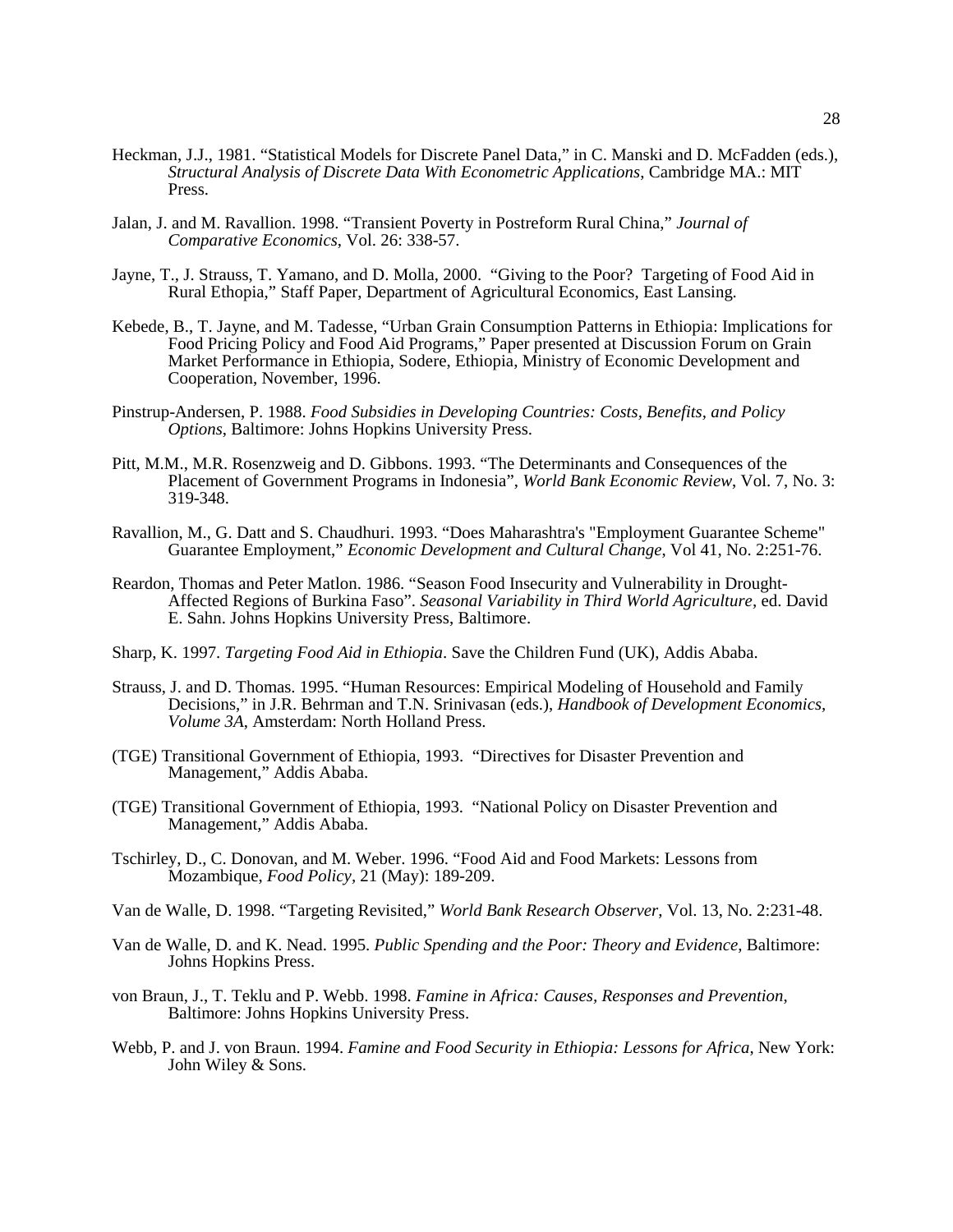- Webb, P., J. von Braun and Y. Yohannes. 1992. "Famine in Ethiopia: Policy Implications of Coping Failure at National and Household Levels," Research Report 92, Washington DC: International Food Policy Research Institute.
- World Bank. 2000. *Entering the 21<sup>st</sup> Century: World Development Report 1999/2000*, Washington D.C.: World Bank.
- World Bank. 1999. "Food Security Programme: Report of the Multi-Donor Team," Washington D.C.: World Bank.
- World Bank. 1998. *Ethiopia: Social Sector Report*. Washington D.C.: World Bank.
- (WFP) World Food Programme. 1995. "World Food Programme and Food Aid in Ethiopia," World Food Program, Addis Ababa.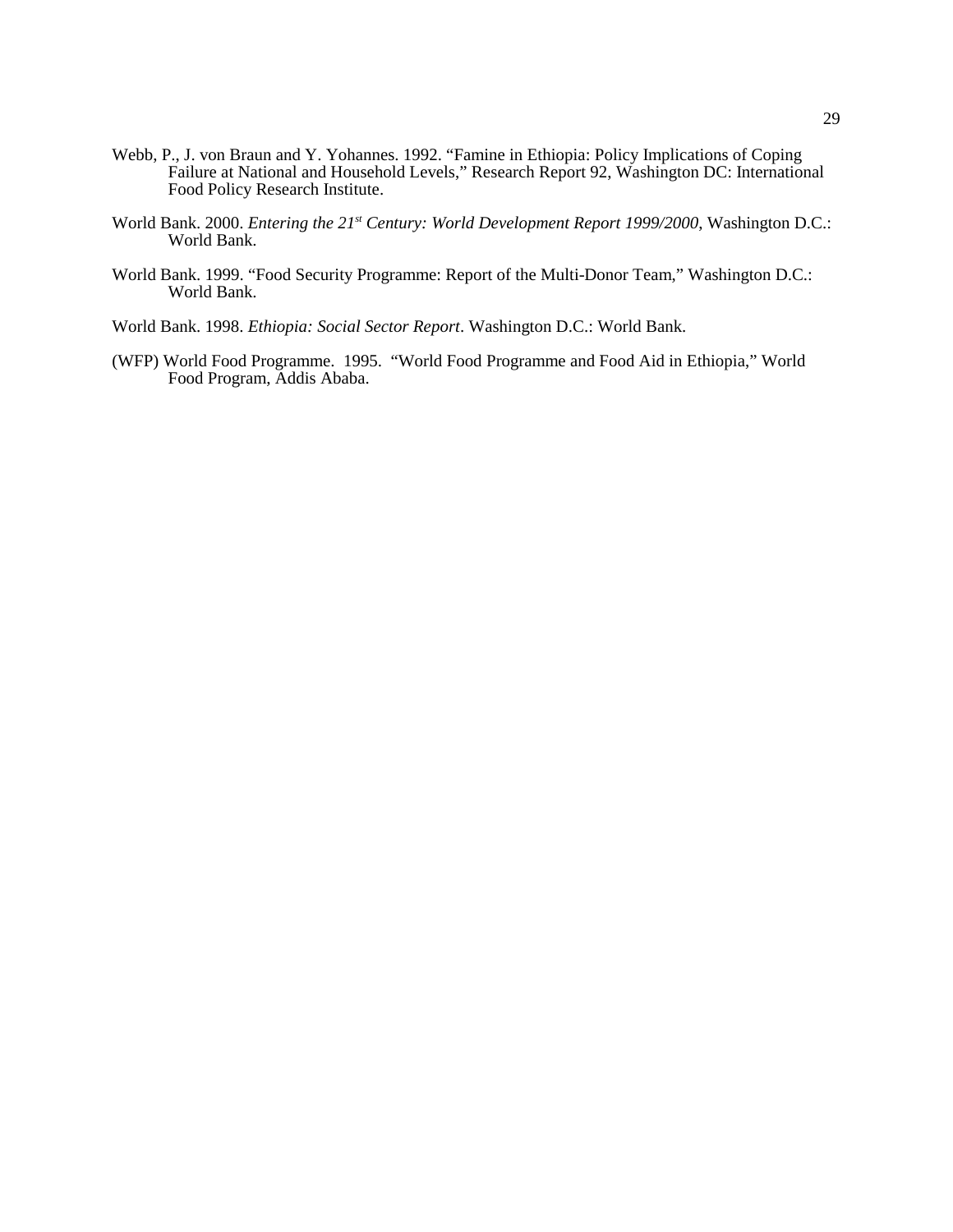

**Figure 1. Household Food Aid Allocation by Ln Percapita Pre-Aid Income**

Note: Dotted lines are drawn at the 25<sup>th</sup>, 50<sup>th</sup>, and 75<sup>th</sup> percentiles of ln percapita pre-aid income, corresponding to 190, 345, and 595 birr.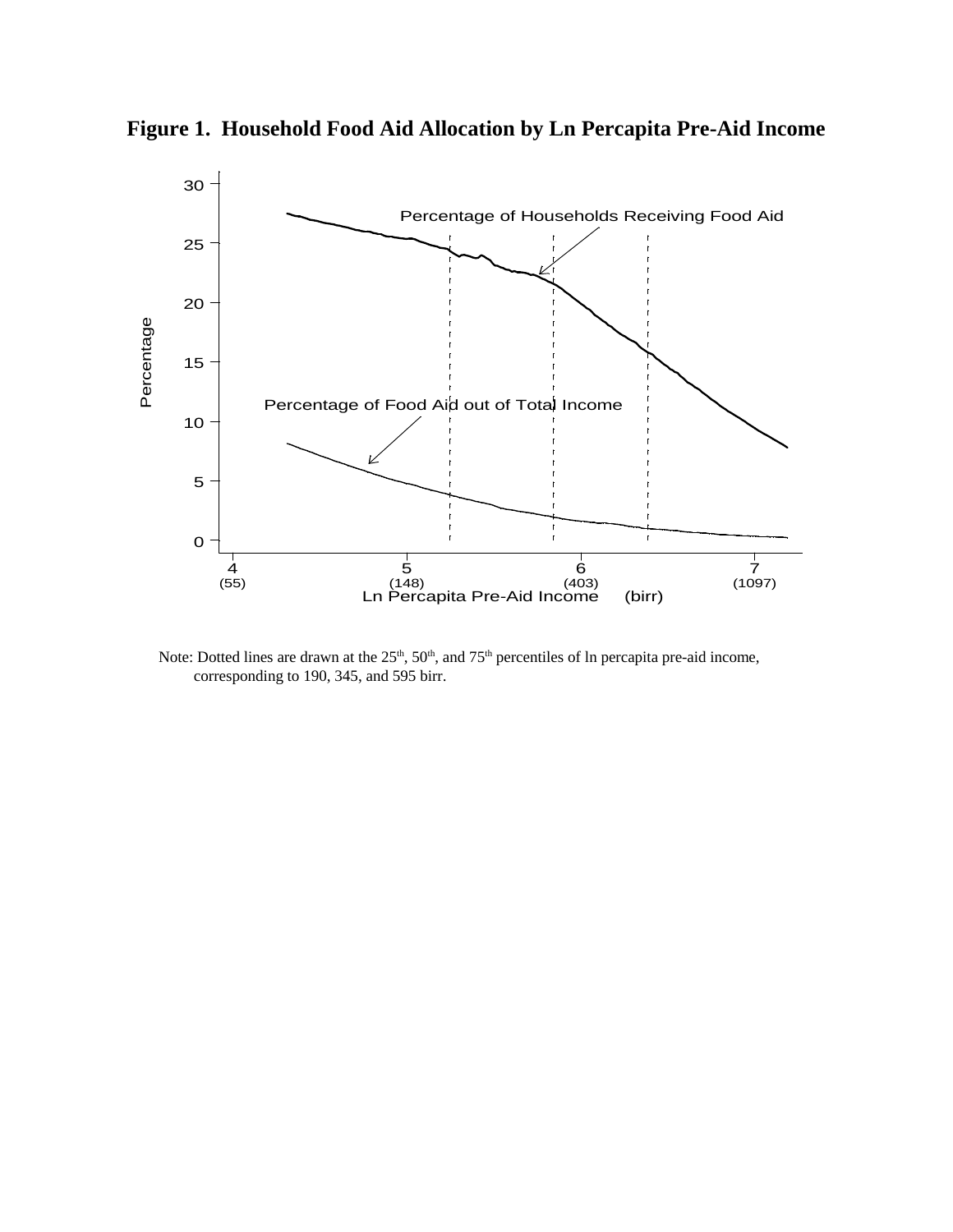